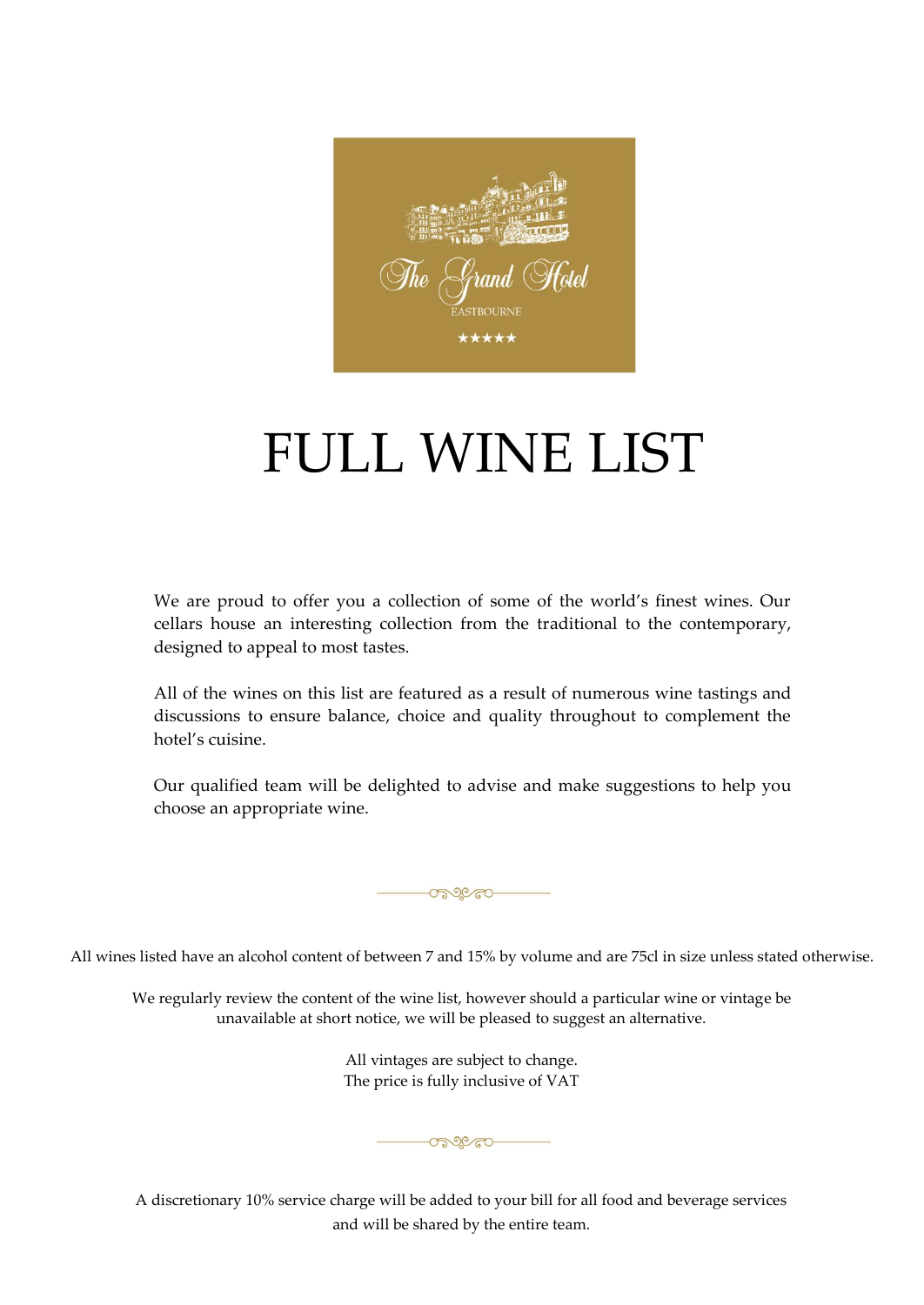# **English Wines**

*Elite Hotels are proud to present a wide selection of award-winning English wines to enjoy at each of its hotels.*

# *Sparkling Wine*

| 115             | RATHFINNY ESTATE CLASSIC CUVEE, East Sussex<br>Red apple bouquet with a creamy tangerine mousse and hints of toasty almond brittle                                                                         | <b>NV</b> | £72 |
|-----------------|------------------------------------------------------------------------------------------------------------------------------------------------------------------------------------------------------------|-----------|-----|
| 99              | NYETIMBER CLASSIC CUVEE, West Sussex<br>Complex aromas with honey, almond, pastry and baked apple flavours                                                                                                 | NV        | £88 |
|                 | <b>Sparkling Rosé</b>                                                                                                                                                                                      |           |     |
| 116             | RATHFINNY ESTATE SPARKLING ROSÉ, East Sussex<br>A cranberry and redcurrant nose carries through to notes of quince on the palate                                                                           | NV        | £78 |
|                 | White Wine                                                                                                                                                                                                 |           |     |
| 898             | RATHFINNY ESTATE CRADLE VALLEY, East Sussex<br>Light and crisp with a fruity nose and hints of honey. Complex flavours of lime, lemon peel,<br>grapefruit and white peach lead on to a long mineral finish | 2018      | £45 |
| 895             | <b>BOLNEY ESTATE PINOT GRIS, West Sussex</b><br>A fragrant aroma of rose, jasmine and pears follows through into the palate; slightly honeyed                                                              | 2018/19   | £55 |
| 891             | <b>DENBIES ESTATE 'SURREY GOLD', Surrey</b><br>Fragrant violet bouquet and fruit-driven palate with a flinty backbone and hints of ginger                                                                  | NV        | £38 |
| 893             | <b>DENBIES ESTATE FLINT VALLEY, Surrey</b><br>Lively lime zest and ripe pear aromas lead to a fresh and vibrant citrus palate                                                                              | NV        | £38 |
|                 | <b>Rosé Wine</b>                                                                                                                                                                                           |           |     |
| 879             | <b>BOLNEY ESTATE ROSÉ, West Sussex</b><br>Gardenia, raspberry and lychee aromas with gooseberry and apple flavours; hints of vanilla fudge                                                                 | 2018      | £42 |
| 894             | <b>DENBIES ESTATE ROSE HILL, Surrey</b><br>A vibrant fruity nose leading to a palate bursting with strawberries and raspberries                                                                            | NV        | £38 |
| <b>Red Wine</b> |                                                                                                                                                                                                            |           |     |
| 896             | <b>BOLNEY ESTATE PINOT NOIR, West Sussex</b><br>Fragrant, well-balanced medium-bodied wine; red-cherry flavours with hints of toasted oak                                                                  | 2020      | £64 |
| 897             | <b>BOLNEY ESTATE LYCHGATE RED, West Sussex</b><br>Notes of red fruits and a hint of leather lead through to juicy plum and berry flavours                                                                  | 2019      | £44 |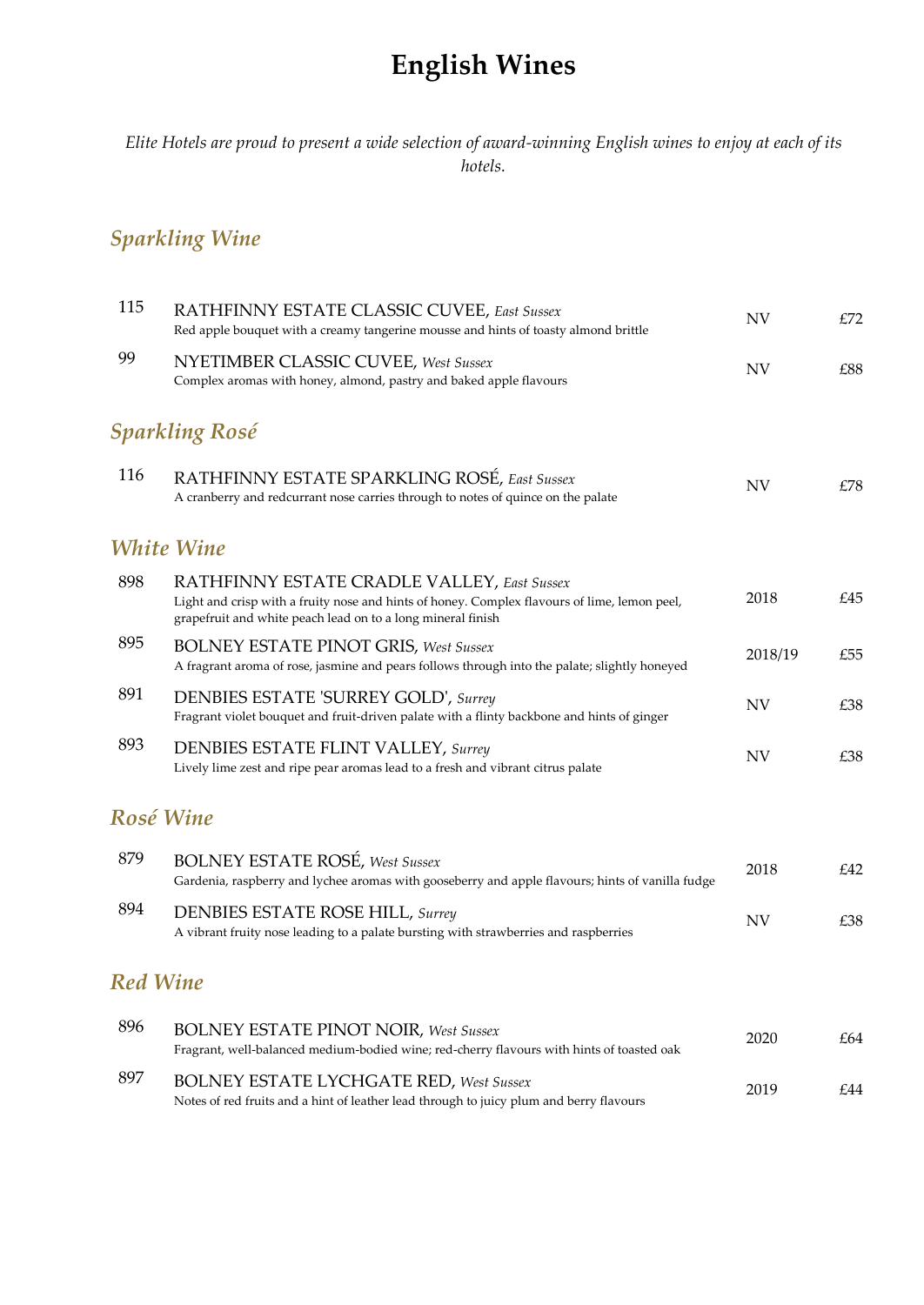### **WINE AND CHAMPAGNE BY THE GLASS**

| <b>Champagne &amp; Sparkling Wine</b>                                                                                                                                                                             |      | 125ml  | 175ml  |
|-------------------------------------------------------------------------------------------------------------------------------------------------------------------------------------------------------------------|------|--------|--------|
| 1 - 'CUVÉE LEONIE', Brut<br>A nose of exotic fruits, on the palate fresh candied pineapple, spicy and rich, with a long finish.                                                                                   |      | N/A    | £15.70 |
| 67 - LOUIS ROEDERER, Brut Premier, Reims, Champagne<br>Fresh fruit and hawthorn with hints of apple, pear, red berries and notes of toast and almonds.                                                            |      | £16.00 | £22.40 |
| 133 - PROSECCO SPUMANTE, Passaparola, Pradio, Fruili, Italy<br>Crisp and delicate with a palate of succulent apple and pear. A wonderful aperitif.                                                                |      | N/A    | £11.80 |
| 116 - RATHFINNY BRUT ROSE, East Sussex<br>Wild strawberries and mandarin zest, giving way to a rich mousse of Rainier cherries<br>and candied red apple skin, and a silky, strawberry shortcake finish.           | 2017 | N/A    | £19.50 |
| <b>White Wine</b>                                                                                                                                                                                                 |      |        |        |
| 310 - CHABLIS, Victor Berard, France<br>Floral aromas, fresh apple and mineral character abound in this traditional Chablis.                                                                                      | 2020 | £9.80  | £13.75 |
| 520 - CHARDONNAY, Baron Philippe de Rothschild, Vin de Pays d'Oc<br>Hints of grapefruit and peach, finishing with banana and pineapple and<br>refreshing acidity.                                                 | 2020 | £6.75  | £9.25  |
| 573 - PINOT GRIGIO, Amanti, Fossalta di Piave, Italy<br>Light, crisp and refreshing.                                                                                                                              | 2020 | £6.75  | £9.25  |
| 782 - SAUVIGNON BLANC, C J Pask, Hawkes Bay<br>Classic aromas of fragrant citrus zest and passion fruit.                                                                                                          | 2021 | £8.40  | £11.80 |
| 820 - CHENIN BLANC, Bushvine, Wellington, South Africa<br>100% Chenin Blanc; light, crisp and fruity                                                                                                              |      |        |        |
| <b>Rosé Wine</b>                                                                                                                                                                                                  | 2020 | £7.30  | £10.10 |
| 541 - CÔTES DE PROVENCE ROSÉ, De Sophie<br>The nose is refined and aromatic, with aromas of white peach, citrus fruits and a<br>touch of minerality. A well balanced wine, between roundness and freshness.       | 2020 | £7.85  | £11.20 |
| <b>Red Wine</b>                                                                                                                                                                                                   |      |        |        |
| 531 - CABERNET SAUVIGNON, Baron Philippe de Rothschild, France<br>Full and rich in the mouth, well-rounded tannins and a complex flavour of<br>ripe berry fruits.                                                 | 2020 | £6.75  | £9.25  |
| 638 - RIOJA CRIANZA, Vina Berceo, Spain<br>Warm and elegant, with vanilla and spices from the oak, plum and red berry fruit aromas.                                                                               | 2018 | £7.60  | £10.65 |
| 350- PINOT NOIR, La Closerie des Lys, Collovray et Terrier, Languedoc-Roussillon, France<br>100% Pinot Noir; gentle oak aging; [medium-bodied, silky, fresh and fruity                                            | 2020 | £7.85  | £10.95 |
| 885- MALBEC RESERVE, Terrazas, Mendoza<br>'Argentina's own varietal has produced an extremely fruity wine with aromas of black<br>cherries, prunes and raisins combined with vanilla, caramel and toasted notes.' | 2018 | £8.40  | £11.80 |
| 863 - MERLOT 'GRAN RESERVA' - NOSTROS, Casablanca Valley, Chile<br>Elegant, full bodied, and complex. A rich, well rounded palate, with pleasant tannin.                                                          | 2020 | £7.30  | £10.10 |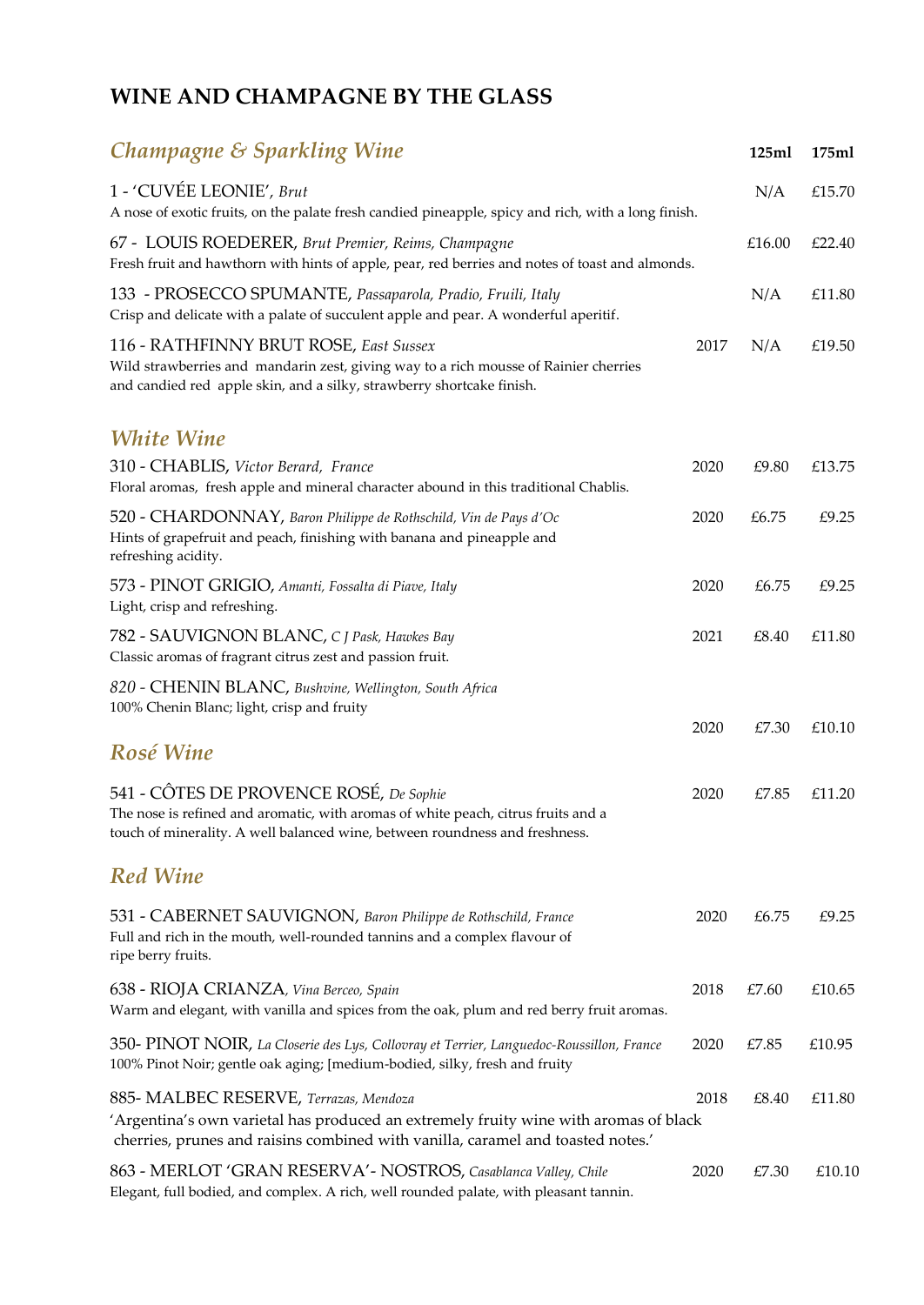# *Dessert Wine* **75ml Bottle** 904 - PINEAU DES CHARENTES, *Château d'Orignac, Charentes, France (750ml)* £6.25 £55.00 Amber in colour with a palate of apricot, raisin and Honey. 913 - ELYSIUM BLACK MUSCAT, *Andrew Quady, California (375ml)* 2018 £6.80 £41.00 Magenta in colour with a rose petal tint this has a rich full flavoured berry like palate.' 920 *-* COTEAUX DU LAYON, *Carte D'Or*, *Domaine des Baumard, France* (375ml) 2018 £14.00 £37.00 Amazingly rich nose: honey, apricots and nuts. Fresh, but despite the sweetness.

This is not a heavy wine.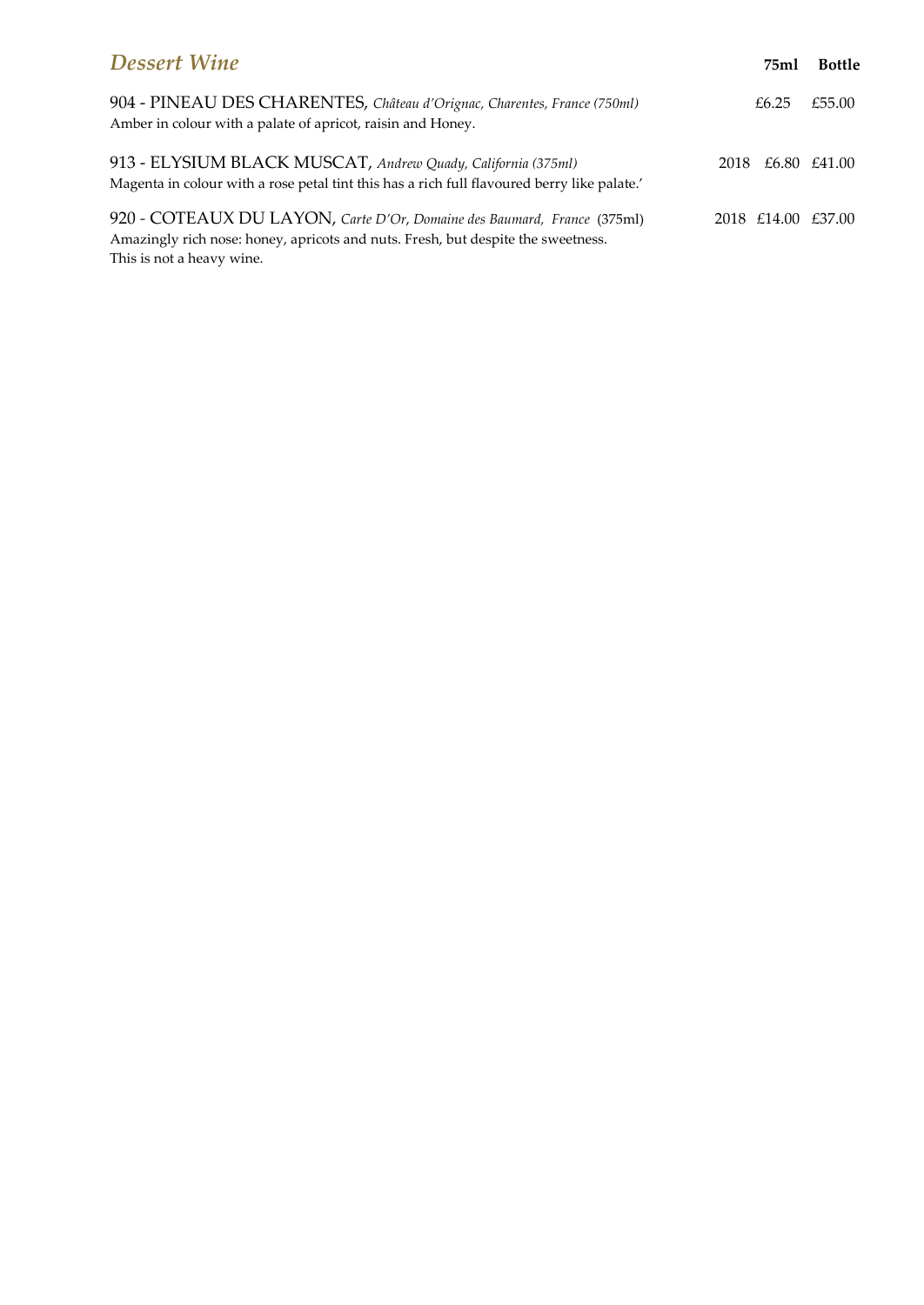

#### MAISON FONDÉE EN 1776

# LOUIS ROEDERER A G N H A M E

Elite Hotels are proud to feature Louis Roederer Brut Premier as our pouringChampagne. The Louis Roederer House has remained an independent, family-owned company and is now managed by Frédéric Rouzaud, who represents the seventh generation of the lineage within the Roederer family. With the same patience and unshakeable faith in its creative vocation, the House of Louis Roederer's annual exports total three million bottles around the world.

The estate, which originally comprised 100 hectares acquired in 1850, now extends over 240 carefully chosen hectares, acquired in the best terroirs of Champagne: The Grands and Premiers Crus of the Vallee de La Marne. The men and women of Louis Roederer have a profound attachment to the vineyards and is what distinguishes their House from all

others. All the wine growers are perfectly acquainted with their parcels and even each vine, which they tend year after year. This creates a unique link between the vines and the men and women who dutifully and lovingly, devote their time to them.

In 1876, shortly after the Grand Hotel had opened its doors to welcome its first guests, Louis Roederer II who had succeeded his father, created the Cristal cuvée for Tsar Alexander II. Cristal is made according to the strictest criteria, and only Pinot Noir and Chardonnay grapes from the House's 10 most celebrated crus are used in the production of this legendary cuvée.

| 66 - Brut Premier, Magnum (1.5 Litres)                                                                                                        |                   | £280.00 |
|-----------------------------------------------------------------------------------------------------------------------------------------------|-------------------|---------|
| Elegant complexities come from the barrel ageing of a high proportion of the blend,                                                           |                   |         |
| together with at least 4 years in the bottle before disgorging.                                                                               |                   |         |
| 67 - Brut Premier                                                                                                                             |                   | £85.00  |
| Fresh fruit and hawthorn with hints of apple, pear, red berries and notes of toast and<br>almonds.                                            |                   |         |
| 69- Cristal                                                                                                                                   | 2007/2009 £495.00 |         |
| A perfect balance of richness and acidity with a palate full of apple flavours, with the<br>mousse being very fine and almost imperceptible.' |                   |         |
| 71- Brut Vintage                                                                                                                              | 2014              | £146.00 |
| Light golden in colour. Crisp and dry with cherry notes from the high proportion of Pinot<br>Noir.                                            |                   |         |
| 72 - Carte Blanche                                                                                                                            |                   | £118.00 |
| Carte Blanche offers intense floral tones, honey and notes of caramelised apple. Smooth<br>and creamy; an ideal dessert wine.                 |                   |         |
| 73 - Rosé Vintage                                                                                                                             | 2014              | £148.00 |
| Deepish pink appearance. Berry aromas, strawberries, redcurrants and cherries, followed                                                       |                   |         |
| by scents of plants mixed with warmer notes of jam and gingerbread.                                                                           |                   |         |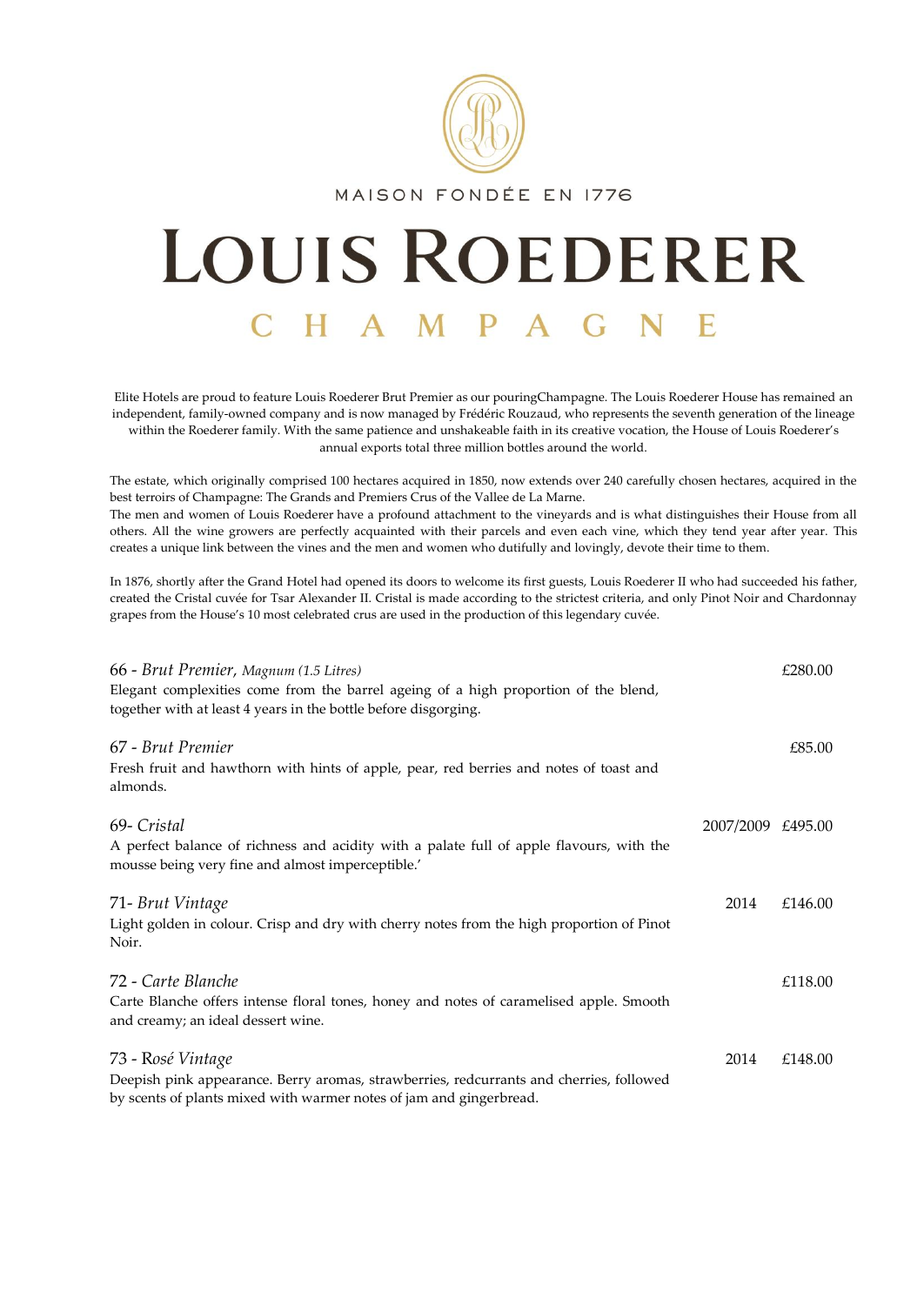### *Champagne*

### **Canard-Duchêne,** *Ludes*

The house which was founded in 1868 is located in Ludes near Reims and is steeped in history and tradition. The Charles VII Grande Cuvée's weres launched in 1968 to celebrate the 100th anniversary of Canard-Duchêne using grapes from the best Grand Cru Vineyards from the very best years.'

| 1 - 'Cuvée Léonie', Brut<br>A nose of exotic fruits, on the palate fresh candied pineapple, spicy and rich, with a long<br>finish.                                                                                                                                                    |      | £60.00  |
|---------------------------------------------------------------------------------------------------------------------------------------------------------------------------------------------------------------------------------------------------------------------------------------|------|---------|
| 3 - Brut, Jeroboam (3 litres)<br>Superb honey and nut bouquet. Dry, with an attractive richness of texture and length.                                                                                                                                                                |      | £315.00 |
| 4 - Brut Rosé<br>Delicious peach and apple aromas, very lively and has a very good length.                                                                                                                                                                                            |      | £69.00  |
| 5 - 'Charles VII Rosé', Grande Cuvée<br>A pink subtle coppered hue, delicate cherry aromas and distinctive finesse.                                                                                                                                                                   |      | £78.00  |
| 6- Authentic, Demi Sec<br>Sraw yellow and a fine mousse, fresh fruit aromas and a dosage that makes this an ideal<br>aperitif or accompanamient to afternoon tea or dessert.                                                                                                          |      | £66.00  |
| 7 – Millésimé<br>Delicious peach and apple aromas, very lively and has a very good length.                                                                                                                                                                                            | 2009 | £75.00  |
| 8 - 'Charles VII Blanc de Blancs', Grande Cuvée<br>100% Chardonnay gives a bouquet of pear and lychee followed by a mouthful of creamy<br>pastry notes.                                                                                                                               |      | £78.00  |
| 9 - 'Charles VII Blanc de Noirs', Grande Cuvée<br>Warm and intense, stewed fruits and delicate spiced flavours are simply perfect with fish.                                                                                                                                          |      | £77.00  |
| 10 - 'Cuvée Léonie Green', Organic Brut<br>Made from organically grown grapes. This exceptional champagne is elaborated from the<br>greatest grapes. Perfect as an aperitif, it is also delicious with slightly smoked fishes.                                                        |      | £71.00  |
| Gosset, Aÿ<br>Is the oldest known producer of wine in the Champagne, its origins going back to 1584.                                                                                                                                                                                  |      |         |
| 15 - Grand Rosé<br>The Gosset style is very creamy, dry but not acidic, full, biscuity and yeasty.                                                                                                                                                                                    |      | £138.00 |
| Moët & Chandon, Épernay<br>At the end of the 1920's, Moet et Chandon decided to give the name of Dom Perignon to<br>their new prestigious cuvee. Benefiting from good marketing, the reputation of this wine<br>grew and nowadays, is one of the most famous Champagnes in the world. |      |         |
| 20 - Brut Imperial<br>The blend of three classic grape varieties produces notes of crisp green apples and citrus<br>fruits.                                                                                                                                                           |      | £95.00  |
| 22 - Brut Rosé<br>Wonderfully fresh, delicate floral fruit aromas, elegant and long, with supreme finesse.                                                                                                                                                                            |      | £120.00 |
| 23 - Cuvée Dom Pérignon<br>Acacia honey, fresh almonds with hints of freshly baked bread on the nose whilst dried<br>apricots and toasted brioche combine on the long finish.                                                                                                         | 2012 | £398.00 |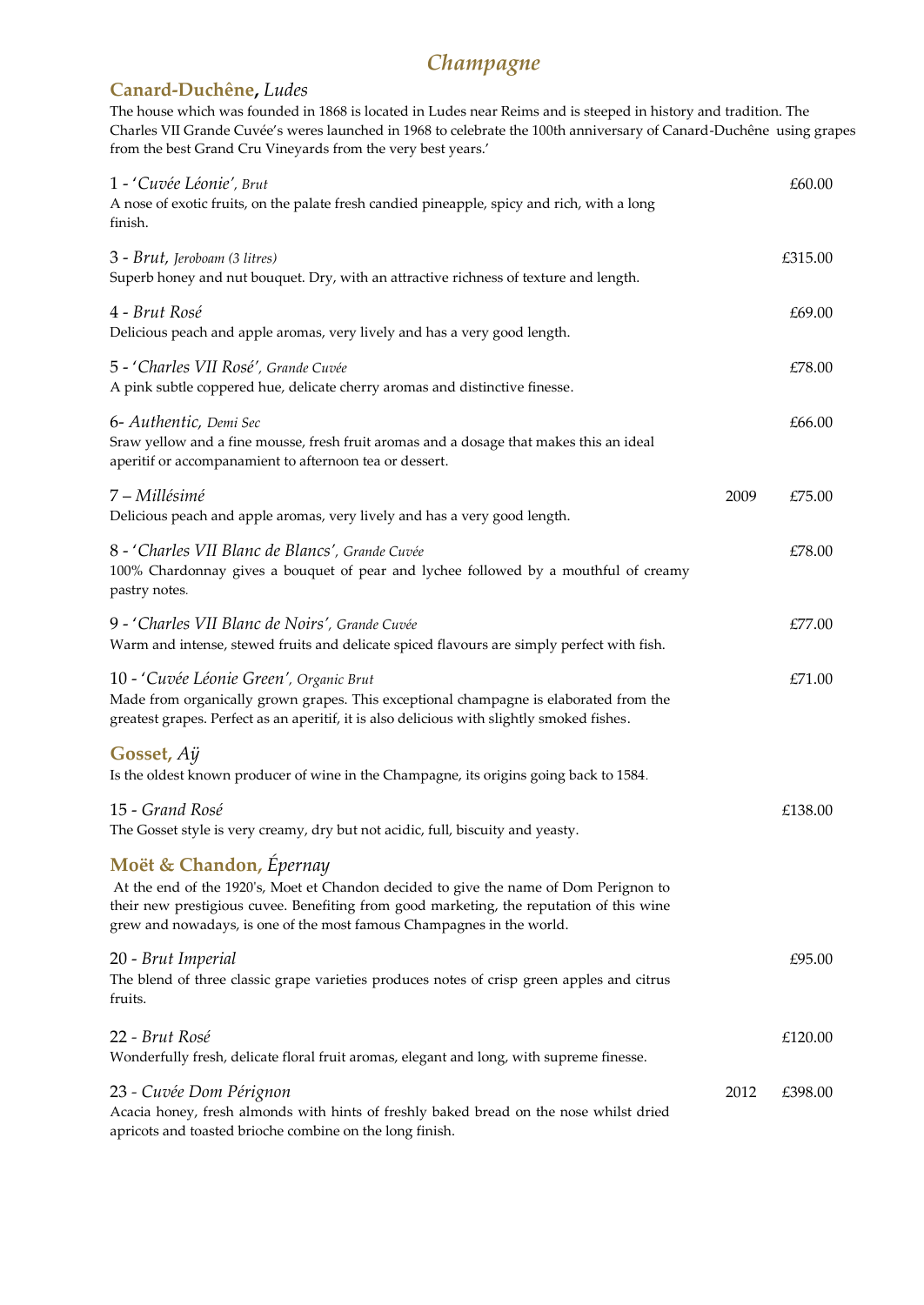# *Champagne*

| Laurent Perrier, Tours-sur-Marne<br>30 - Brut Rosé<br>A complex salmon-pink. Earthy, rustic flavours of rhubarb and strawberries and a fine<br>finish.'                                                                                                                                                                                                                                                                 |      | £160.00 |
|-------------------------------------------------------------------------------------------------------------------------------------------------------------------------------------------------------------------------------------------------------------------------------------------------------------------------------------------------------------------------------------------------------------------------|------|---------|
| <b>Veuve Clicquot, Reims</b><br>Champagne makers owe their thanks to Veuve Clicquot-Ponsardin whom in the early 1800's<br>invented the process of remuage, that takes the yeast sediment out of the Champagne bottles,<br>making a previously cloudy wine clear.                                                                                                                                                        |      |         |
| 35- Yellow Label Brut<br>Fruit, finesse, style - a rich and dry classic with a yeasty bouquet.                                                                                                                                                                                                                                                                                                                          |      | £112.00 |
| 37 - Vintage Réserve<br>A pale golden colour with silver accents and Brioche and Marzipan on the nose. Acacia<br>honey and fresh almonds on the nose whilst dried apricots and toasted brioche combine<br>on the long finish.                                                                                                                                                                                           | 2012 | £155.00 |
| 40 - La Grande Dame<br>A blend of 64% Pinot Noir and 36% Chardonnay, the 1998 has a pale gold colour with jade<br>glints. Floral, mineral and candied fruit aromas. This impressively complex bouquet is<br>confirmed in the mouth.                                                                                                                                                                                     | 2006 | £335.00 |
| <b>Bollinger</b> , Aÿ<br>Champagne's most famous quote came from Lily Bollinger (1899-1977). When asked how she<br>enjoyed a glass of Bolly she replied: "I drink it when I'm happy and when I'm sad. Sometimes<br>I drink it when I'm alone. When I have company I consider it obligatory. I trifle with it when I'm<br>not hungry and drink it when I am. Otherwise I never touch it - unless I'm thirsty of course." |      |         |
| 45- Special Cuvée<br>Crisp acidity, a yeasty nose, and a rich, full-bodied palate with flavours of caramel, and pears.                                                                                                                                                                                                                                                                                                  |      | £112.00 |
| <b>Krug</b> , Reims<br>No other Champagne is so intense and exciting. Instantly identifiable and utterly<br>unforgettable.                                                                                                                                                                                                                                                                                              |      |         |
| 54 - Rosé<br>Pale, fine, light and refined. Exquisitely clean summer-fruit flavours of exceptional length.                                                                                                                                                                                                                                                                                                              |      | £599.00 |
| 55- Grande Cuvée<br>The mouthwatering palate is dominated by honey and nuts with graceful acidity and a<br>long finish.                                                                                                                                                                                                                                                                                                 |      | £350.00 |
| Joseph Perrier, Châlons-en-Champagne<br>56- Blanc de Blancs,<br>This chardonnay based wine has hawthorn and acacia notes flirting with apple and<br>citronella. Flavours of fresh lemon and grapefruit juices followed up by notes of fruit<br>stones.                                                                                                                                                                  |      | £95.00  |
| 57 - Cuvée Royale Brut<br>Rapturous, powerful attack in the mouth. Full and round-bodied.<br>A delightful roll over the palate. Climactic finale, intensely refreshing and lasting.'                                                                                                                                                                                                                                    |      | £75.00  |
| 58 - Cuvée Royale Rosé<br>A vigorous embrace with a hint of red berries, emanations of cinnamon. A fresh and                                                                                                                                                                                                                                                                                                            |      | £97.00  |
| drawn out finale<br>59 - Cuvée Royale Demi-Sec<br>Flavours of yellow peaches, apricot jam finishing with notes of toasted brioche, acacia<br>honey and hints of aniseed.                                                                                                                                                                                                                                                |      | £75.00  |
|                                                                                                                                                                                                                                                                                                                                                                                                                         |      |         |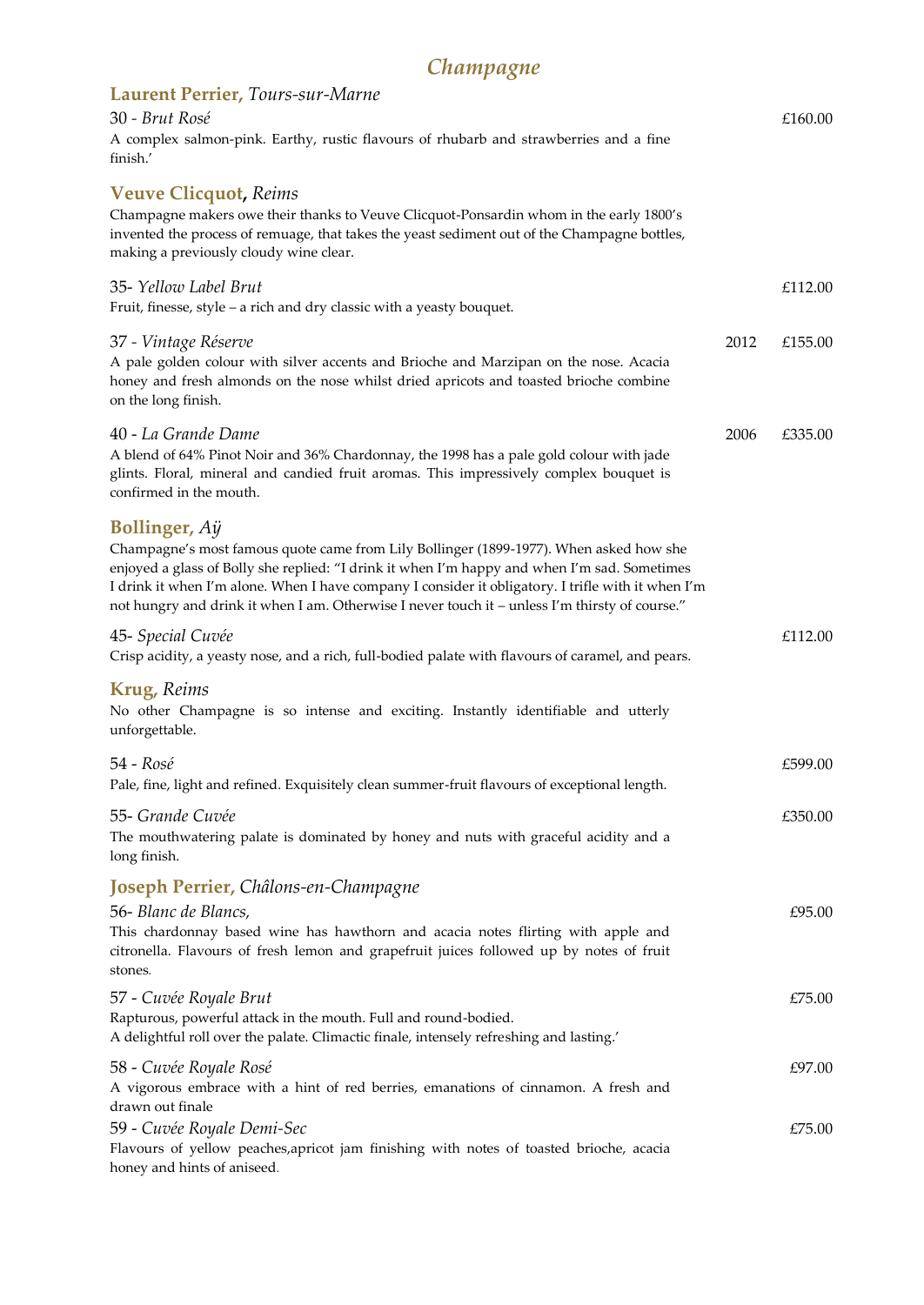# *Champagne*

| Ruinart, Reims                                                                                                                                                                                                                                                     |      |         |
|--------------------------------------------------------------------------------------------------------------------------------------------------------------------------------------------------------------------------------------------------------------------|------|---------|
| Founded by Nicolas Ruinart in the Champagne region in the city of Reims, the house is<br>today owned by the parent company LVMH Moët Hennessy Louis Vuitton SA.                                                                                                    |      |         |
| 60 - Blanc de Blancs<br>Citrus, peach and white flower aromas evolve into a fresh and supple palate.                                                                                                                                                               |      | £143.00 |
| Perrier Jouët, Epernay<br>At Perrier-Jouët, they believe there is nothing quite as romantic as a fine Champagne<br>shared with the one you love.                                                                                                                   |      |         |
| 63 - Belle Époque Rosé<br>An attractive, salmon-pink colour, elegant aromas of red fruits confirmed by a fine<br>flavour. Its great complexity reveals excellent length and power, while retaining a certain<br>delicacy and freshness.                            | 2002 | £460.00 |
| 65 - Belle Epoque<br>White floral notes, including blossom and white clover, alongside a spicy finish on the<br>palate from the blend of Chardonnay and Pinot Noir.                                                                                                | 2011 | £255.00 |
| Taittinger, Reims<br>Taittinger Champagne vines cover over 288 hectares in 34 different vineyards.<br>The vineyards own production is supplemented by contractual acquisition of grapes<br>from independent suppliers operating the finest vineyards in Champagne. |      |         |
| 75 - Brut Réserve, Magnum (1.5 Litres)<br>'Taittinger has long been famous for lightness and elegance, attributed to the high<br>Chardonnay content.'                                                                                                              |      | £225.00 |
| 76 - Brut Réserve<br>Crisp, dry, light and elegant due to the high Chardonnay content.                                                                                                                                                                             |      | £99.00  |
| 77 - Prestige Rosé<br>Made entirely from Black Grapes this is very elegant with a fuller body than most.                                                                                                                                                           |      | £125.00 |
| Pol Roger, Epernay<br>Champagne Pol Roger was founded in 1849 and now owns 87 hectares of vineyards in the<br>Vallée d'Epernay and on the Côte des Blancs                                                                                                          |      |         |
| 85 - White Label, Brut Réserve<br>The champagne is dominated by white flowers, green apple, brioche and a trace of<br>minerality. On the palate there are notes of stone fruits, and a hint of honey supporting the<br>freshness of the acidity.                   |      | £112.00 |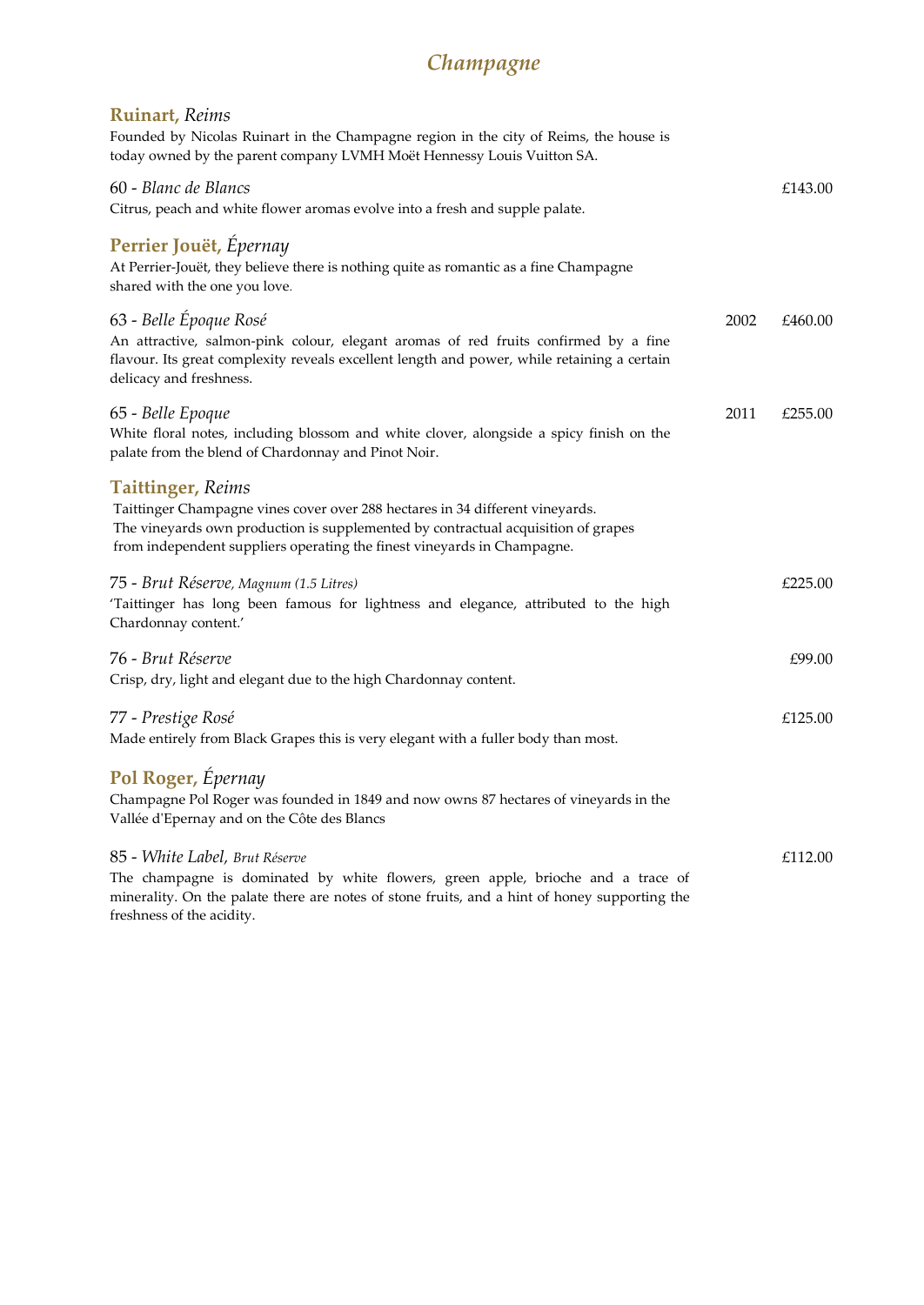# *Sparkling Wine*

Sparkling wine has long been seen as inferior to Champagne, but many now equal Champagne in quality and offer superb value for money.

| 98 - RIDGEVIEW ESTATE, Cuvee Merret Bloomsbury, England<br>A golden colour an a wine which is rich on the palate with hints of peach, melon and honey                                                                                                                       |      | £68.00 |
|-----------------------------------------------------------------------------------------------------------------------------------------------------------------------------------------------------------------------------------------------------------------------------|------|--------|
| 99 - NYETIMBER, Classic Cuvee, West Chiltington, West Sussex, UK<br>The nose has a delicious buttery nose with fresh citrus and melons. The palate opens with<br>a fabulous mousse that is very round. A delicate citrus undertone is ballasted by<br>creaminess and melon. |      | £88.00 |
| 102 – KRAEMER, Brut, Loire Valley, France<br>Crisp, fresh fruit with soft green apple, lemon and peach flavours and a gentle fizz.                                                                                                                                          |      | £36.00 |
| 111- SAUMUR, La Grand Marque, Loire Valley, France<br>Produced from Chenin and Cabernet Franc grapes and then aged for over a year in<br>deep cellars under the central Loire town of Saumur. Soft and elegant.                                                             |      | £39.00 |
| 115 - RATHFINNY CLASSIC CUVEE, East Sussex<br>A buttermilk golden hue beckons in a nose of ginger-dusted white plums on cinnamon toast,<br>a rich palate of white apricot and crème pâtissière with nuances of preserved Meyer lemon<br>on the finish                       | 2018 | £72.00 |
| 116 - RATHFINNY BRUT ROSE, East Sussex<br>Vivid coral in hue, Rathfinny Rosé has a lifted nose of wild strawberries and<br>mandarin zest, giving way to a rich mousse of Rainier cherries and candied red<br>apple skin, and a silky, strawberry shortcake finish.          | 2018 | £78.00 |
| 133 - PROSECCO SPUMANTE, Passaparola, Pradio, Fruili, Italy<br>Crisp and delicate with a palate of succulent apple and pear. A wonderful aperitif                                                                                                                           |      | £45.00 |
| Non Alcoholic                                                                                                                                                                                                                                                               |      |        |
| 121 - SO' JENNY Paris , France, a Non Alcoholic Sparkling Wine, Created by Jennie<br>Kergoat-Ruelland, from an original, exclusive and natural recipe. Light and fragrant with dry<br>fruity notes                                                                          |      | £55.00 |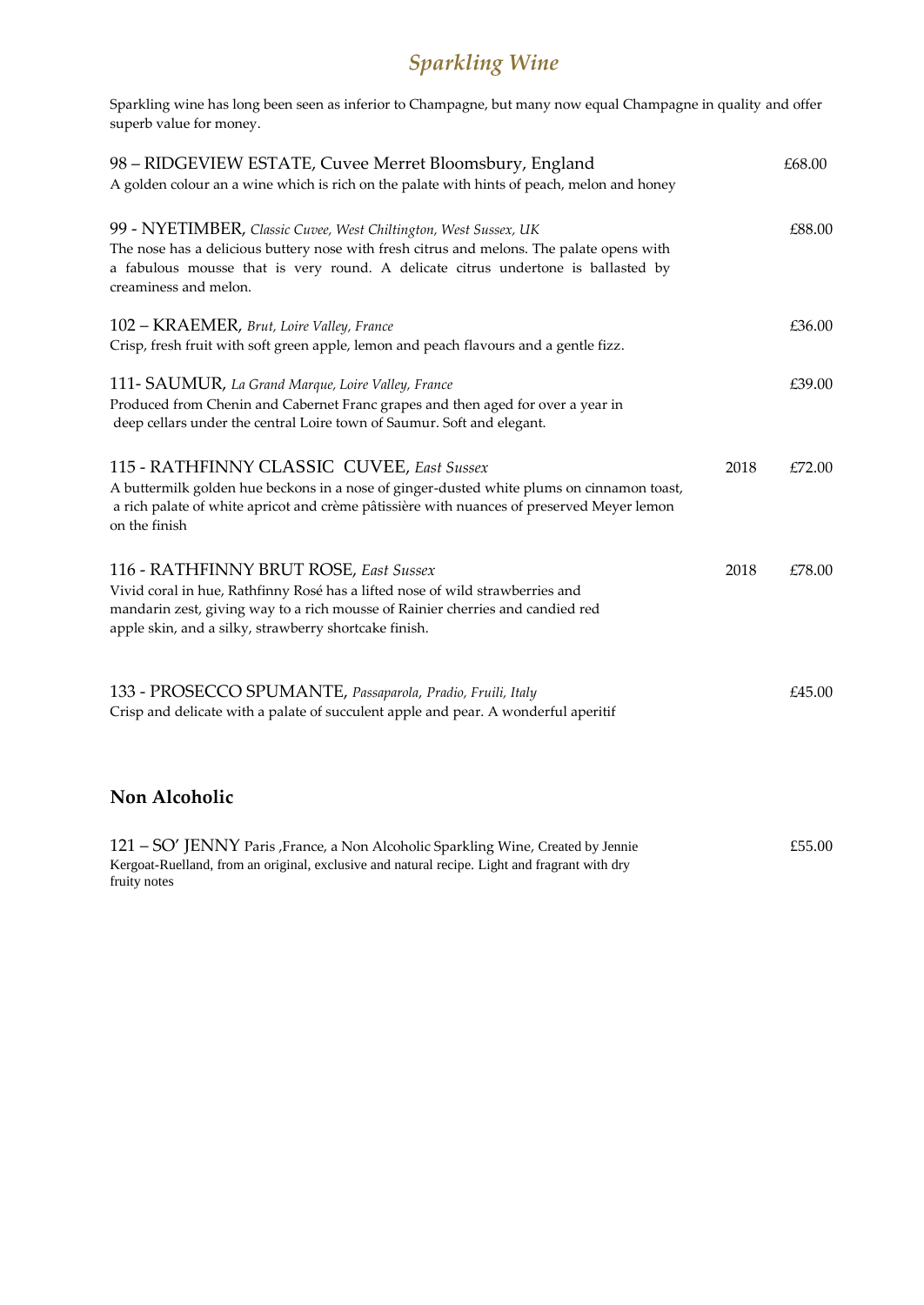### *Bordeaux*

Bordeaux is synonymous with the image of wine itself. No other region in the world has so many great wine estates. For range, quality and subtle differences of taste, Château by Château and vintage by vintage, red Bordeaux is hard to rival.

#### **Red**

#### **Haut-Médoc**

The Haut-Médoc is possibly the finest of all wine growing regions within the Médoc which is essentially a strip of land that borders the south side of the Gironde estuary. Made with a high proportion of Cabernet Sauvignon grape, these wines can take time to mature and are very long lived.

| 183 - CHÂTEAU DU BREUIL, Cru Bourgeois<br>A fabulous blend of 54% Merlot, 44% Cabernet Sauvignon and 2% Petit Verdot. The<br>Baronnie du Breuil is the oldest vineyard in the Médoc region                                                                                                                                                                                                     | 2015 | £42.00   |
|------------------------------------------------------------------------------------------------------------------------------------------------------------------------------------------------------------------------------------------------------------------------------------------------------------------------------------------------------------------------------------------------|------|----------|
| 186 - CHÂTEAU BELGRAVE, 5eme Cru Classé<br>Garnet red in colour, the nose offers instant cassis, stewed prunes, cedar and vanilla<br>whilst the medium bodied palate shows dark stewed fruit and liquorice. Good length on<br>the finish                                                                                                                                                       | 2012 | £85.00   |
| 212 - CHATEAU CISSAC Cru Bourgeois<br>This is a structured wine, beautifully perfumed with richly tannic black fruits. Made to age<br>with firm tannins and layers of sumptuous fruit over firm wood aging, the wine will<br>mature slowly.                                                                                                                                                    | 2017 | £52.00   |
| Pauillac<br>Regarded as perhaps the most prestigious commune containing the 1st Growth Chateaux: Lafite, Latour<br>and Mouton-Rothschild. The wines have powerful fruity bouquet and a rich velvety texture when mature.                                                                                                                                                                       |      |          |
| 191 - CHÂTEAU BATAILLEY, 5ème Cru Classé<br>Deep ruby, purple colour with elegant black and red currant flavours with hints of liquorice.                                                                                                                                                                                                                                                      | 2015 | £138.00  |
| 192 - CHÂTEAU LYNCH BAGES, Grand Cru Classé<br>Cedar, vanillin, and blackberry jam and an excellent balance of pure fruit and fine tannins<br>on the mid-palate. Slight bitterness and a long finish.                                                                                                                                                                                          | 2011 | £295.00  |
| 193 - LES TOURELLES-DE-LONGUEVILLE, Château Pichon<br>A very warm, embracing wine with great finesse and detail. A classic Blackcurrant, Cassis<br>and Liquorice on the nose with more mineral flavours appealing on the palate                                                                                                                                                                | 2014 | £110.00  |
| 194 - CHÂTEAU MOUTON ROTHSCHILD, 1er Cru Classé<br>The nose offers a hint of seaweed tinctures the black fruit, later on a whiff of smoke.                                                                                                                                                                                                                                                     | 2004 | £1392.00 |
| 195 - CHÂTEAU MOUTON ROTHSCHILD, 1er Cru Classé<br>A rich nose of mineral, mineral, oak and blackcurrant. Medium-bodied with classic<br>Mouton style.                                                                                                                                                                                                                                          | 1988 | £518.00  |
| 196 - CHÂTEAU LATOUR, 1er Cru Classé<br>The wine is medium to full-bodied, with concentrated flavours of black fruits, earth, and<br>smoke roasted herbs, sweet, jammy black fruits, nuts, and mineral and great length on the<br>aftertaste.                                                                                                                                                  | 1987 | £1050.00 |
| 197- CHATEAU LATOUR, 1er Cru Classé<br>The wine has a deep ruby color, and a surprisingly backward yet promising bouquet of<br>black currants, spicy oak, and herbs. In the mouth, it is medium bodied, exhibits more<br>power and tannin than many wines in this vintage, and finishes with surprising authority.<br>This is a notable success for Latour, comparable to their 1983 and 1985. | 1994 | £960.00  |
| 198- CHÂTEAU LAFITE ROTHSCHILD, 1er Cru Classé<br>This classy wine is deep plum in colour and accompanied by lead pencil liqueur-like notes<br>intermixed with sweet red and black currants, plums, and cedar.                                                                                                                                                                                 | 2001 | £1944.00 |
| 199 - CHÂTEAU MOUTON ROTHSCHILD, 1er Cru Classé<br>This is a Mouton that will not be put down - vivacious, vivid and delineated with wonderful<br>focus and crucially, impressive persistence on the finish.                                                                                                                                                                                   | 2012 | £1074.00 |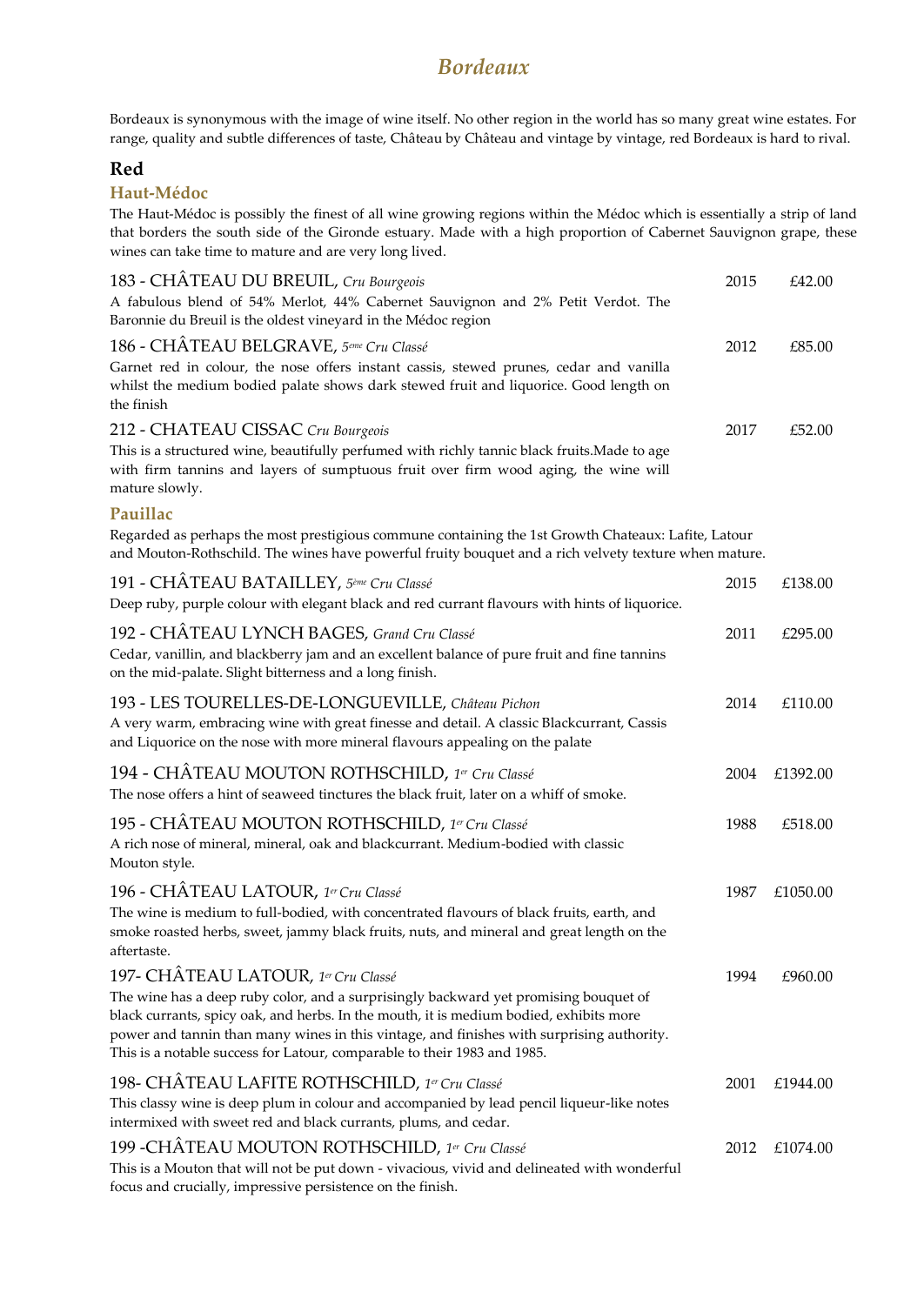# *Bordeaux*

### **Red**

### **Margaux**

At its best, Margaux produces sublime results with exceptional finesse and elegance, and a perfumed bouquet.

| 204 - CHATEAU D'ANGLUDET, Mis en Bouteille du Chateau<br>Reaches depth, balance and elegance which characterises the best Margaux wines                                                                                                                                                         | 2012 | £130.00 |
|-------------------------------------------------------------------------------------------------------------------------------------------------------------------------------------------------------------------------------------------------------------------------------------------------|------|---------|
| 207 - CHÂTEAU CANTENAC BROWN, 3ème CruClassé<br>Elegantly structured claret, with aromas of pencil lead and sandalwood, and a bramble<br>backbone. A good level of ripeness, medium body, and tannins of a firm, taut character.                                                                | 2015 | £150.00 |
| 208 - CHÂTEAU PALMER, 3ème Cru Classé<br>One of the so called Super Seconds" rich intense the first nose exhibits Morello cherries<br>complemented by oriental spices and wild herbs                                                                                                            | 2008 | £750.00 |
| 209 - CHÂTEAU MARGAUX, 1er Cru Classé<br>Complex and aromatic combined with well focussed fruit leading to a great finish.                                                                                                                                                                      | 2007 | £970.00 |
| Saint-Estèphe<br>Robust and full bodied, these Clarets with plenty of tannins require time to fully develop.                                                                                                                                                                                    |      |         |
| 215 - CHÂTEAU HAUT-BARADIEU, Grand Vin<br>Rich and full, with plenty of herbs and spice that overlay the vibrant bramble fruit."                                                                                                                                                                | 2011 | £83.00  |
| Saint-Julien<br>The high gravel content of the soil means that virtually all vines grown here make good wine.<br>It is a gentle and supple wine when mature.                                                                                                                                    |      |         |
| 221 - LA RÉSERVE DE LEOVILLE BARTON, 2nd Wine of Ch. Leoville Barton<br>On the nose are red raspberries, black pepper, dark cherries, jasmine and a hint of lychee<br>fruit. On the palate are lush blackberries, toasted almonds, vanilla, dark mulberries, sour<br>cherries and red currants. | 2014 | £78.00  |
| 223 - CHÂTEAU TALBOT, 4eme Cru Classé<br>Firm tannin, which is sweet and well-concealed behind an intriguing bouquet of sweet<br>herbs, licorice, smoked game, black currants, and cherries.                                                                                                    | 2005 | £250.00 |
| 224 - CLOS DE MARQUIS, 2nd Wine of Château Léoville Las Cases<br>Velvety fruit characters of black cherry and blackberry compote on a bed of vanilla and<br>almonds. A well-textured and balanced wine, the palate is silky smooth with lingering<br>chocolate filled finish.                   | 2009 | £175.00 |
| 227 - CHÂTEAU LANGOA BARTON, 3eme Cru Classé<br>A masculine, yet stylish, full bodied wine just emerging from its youth. Filled with tannin<br>and fruit, this will take 20 years or so to fully develop.                                                                                       | 2006 | £168.00 |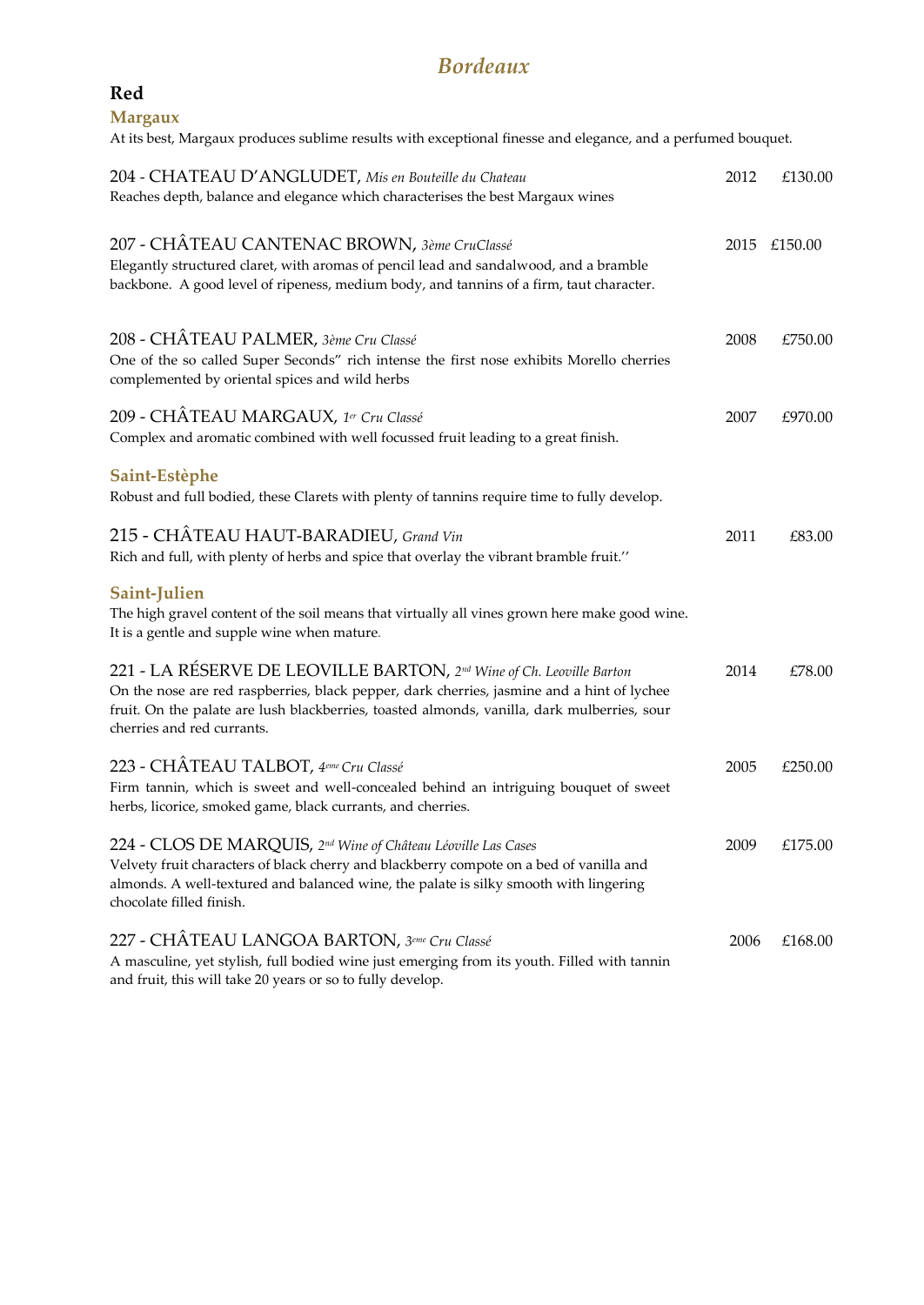### *Bordeaux*

### **Red**

| <b>Graves</b><br>South of the Médoc and on the left bank of the Garonne River. Often described as 'sandy' the wines<br>from Graves have a light, yet firmer style.                      |      |          |
|-----------------------------------------------------------------------------------------------------------------------------------------------------------------------------------------|------|----------|
| 236 - CHÂTEAU RAHOUL<br>Quite well-knit on the nose and very soft and supple on the palate with dry tannins insisting only on the finish.                                               | 2015 | £49.00   |
| 239 - CHÂTEAU HAUT BRION, 1er Cru Classé<br>From the oldest great chateau in Bordeaux. Full, soft, earthy tones make this a classic.                                                    | 1961 | £2500.00 |
| Saint-Emilion<br>One of the oldest wine regions of France. The high proportion of Merlot grapes produces soft, full wines.                                                              |      |          |
| 252 - CHÂTEAU DES COMBES, Grand Cru<br>'Ripe blackberry, damson and black cherry fruit. Sweet, juicy tannins, spicy cinnamon and<br>cedar oak and lively acidity complete the picture.' | 2016 | £54.00   |
| 254- CHÂTEAU PINDEFLEURS, Grand Cru<br>Excellent balance, and big, dense sweet ripe black cherries are the predominate<br>characteristics.                                              | 2016 | £64.00   |
| Pomerol<br>Wines from Pomerol are made predominantly from the Merlot grape, producing gentle                                                                                            |      |          |
| rich Clarets.                                                                                                                                                                           |      |          |
| 260- CHÂTEAU DE GARRAUD, Appelation Lalande de Pomerol Contrôlée<br>Packed with red fruits and spicy notes, subtle vanilla oak and tannins with a long,<br>smooth finish.               | 2014 | £65.00   |
| 263 - CHÂTEAU LE BON PASTEUR, Appellation Pomerol Contrôlée<br>Gentle in the mouth, sweet, spicy and succulently textured, with a plump, fleshy finish.'                                | 1982 | £465.00  |
| Cotos de Castillian                                                                                                                                                                     |      |          |

#### **Cotes de Castillion**

Côtes de Castillon is a new appellation which dates back to 1989 and it is noted for its quick rise through the ranks in terms of quality and popularity. It takes its name from the town of Castillon-la-Bataille, and the battle that was fought there which brought an end to the Hundred Years War. The area is known as the place where the English lost control of Bordeaux.

| 264- CHÂTEAU GRAND GAMELLE                                                               | 2016 | £38.00 |
|------------------------------------------------------------------------------------------|------|--------|
| Classic Bordeaux. Elegant, with aromas of plump red fruits.                              |      |        |
| White                                                                                    |      |        |
| 153- CHÂTEAU BEL AIR, Perponcher, Entre Deux Mers                                        | 2018 | £40.00 |
| Semillon, Sauvignon and Muscadelle. It has pure, clean fruit flavours.                   |      |        |
| 156 - CHÂTEAU RAHOUL BLANC, Graves                                                       | 2017 | £49.00 |
| On the palate, remarkable balance between freshness, acidity and volume. The addition of |      |        |
| Sauvignon blanc imparts abundant aromatic complexity. A fine wine which will             |      |        |
| undoubtedly stand up to several years bottle ageing.                                     |      |        |
| Rosé                                                                                     |      |        |
| <b>160- CHÂTEAU BEL AIR</b>                                                              | 2020 | £40.00 |
| A dry Rosé produced from Cabernet Sauvignon grapes showing hints of summer fruit         |      |        |
| on the nose.                                                                             |      |        |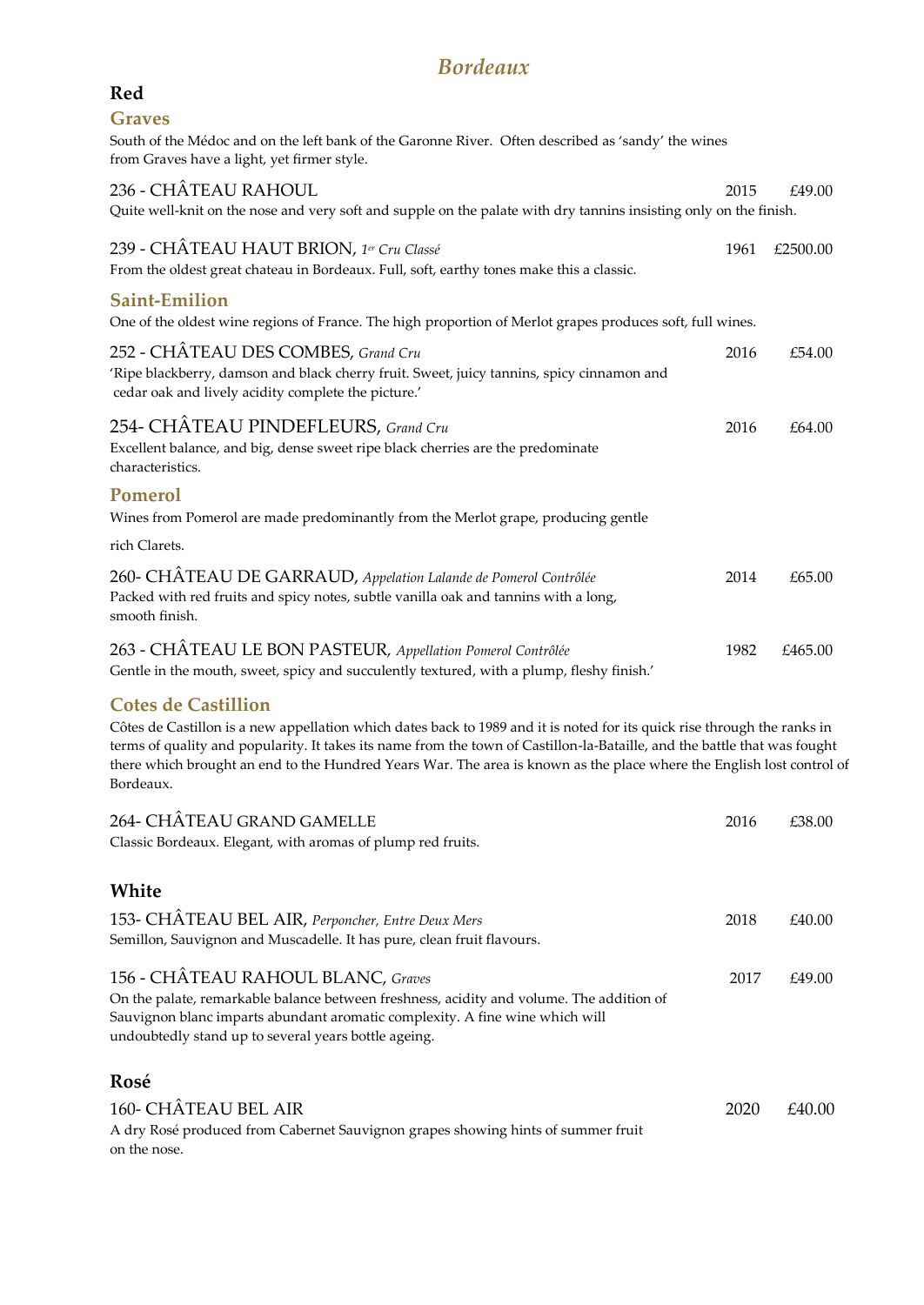# *Burgundy*

*The general region of Burgundy is vast, stretching from the Chablis area in the north, down to just north of Lyon and the Beaujolais.* 

#### **White**

#### **Chablis**

*Chablis is classically bone dry, steely and almost flinty. Chablis Premier and Grand Cru has greater depth and richness.* 

| 310 - CHABLIS, Victor Berard, France                                                                                                                                                                                                              | 2020/21 £52.00 |        |
|---------------------------------------------------------------------------------------------------------------------------------------------------------------------------------------------------------------------------------------------------|----------------|--------|
| Floral aromas, fresh apple and mineral character abound in this traditional Chablis.                                                                                                                                                              |                |        |
| 312 - CHABLIS, 1er Cru, 'Fourchaume', Domaine N & G Fèvre<br>Rich, fruity flavours and mineral notes, with smooth rounded finish.'                                                                                                                | 2020           | £75.00 |
| 317 - CHABLIS, Grand Cru 'Valmur', J.Moreau et Fils<br>Tightly wound, crisp, full-bodied, highly expressive, refined and intense wine packed<br>with lemon, minerals, and stones. Superbly balanced, a stunning wine.                             | 2019           | £96.00 |
| Côte Mâconnais<br>This region takes its name from the town of Mâcon, which lies west of the River Saône                                                                                                                                           |                |        |
| 321 - MÂCON- LUGNY, Les Genièvres, Louis Latour<br>Distinctly floral and perfumed in aroma, ripe and complex with flavours of hazelnut and<br>buttery Chardonnay. It is a well balanced blend of ripe grapes, providing weight and<br>complexity. | 2020           | £35.00 |
| 322 - POUILLY-FUISSÉ, Vielle Vignes, Domaine J F Gonon<br>Golden yellow in colour with fruity, floral aromas that are married with hints of vanilla.                                                                                              | 2020           | £47.00 |
| 327 - ST VÉRAN, Domaine de Fussiacus<br>Golden-green, with flavours of citrus zest, spice, honeysuckle, pear, white flowers and<br>minerals.                                                                                                      | 2020           | £46.00 |

#### **Côte de Beaune**

The Chardonnays produced here balance natural fruit expertly with a concentration of richness found only in the Côte de Beaune.

| 341 - PULIGNY MONTRACHET, Louis Latour                                                                                                                                                  | 2018 | £138.00 |
|-----------------------------------------------------------------------------------------------------------------------------------------------------------------------------------------|------|---------|
| Lots of green fruit, and a floral nose that is followed by firmly textured flavours that are a<br>mix of power and finesse, through a core of ripe acidity and a lovely mineral streak. |      |         |
|                                                                                                                                                                                         |      |         |
| 343 - PERNAND-VERGELESSES, Vincent Girardin<br>An intense, flavoursome medium bodied Chardonnay with an emphasis on richness,                                                           | 2018 | £75.00  |
| mineral character and the toasty aromas of new oak.                                                                                                                                     |      |         |
| 346 - CHASSAGNE MONTRACHET, 1er Cru, Morgeot, Jean Marc Pillot                                                                                                                          | 2018 | £127.00 |
| A stunning Chardonnay from this great Vintage, Vineyard and Producer.                                                                                                                   |      |         |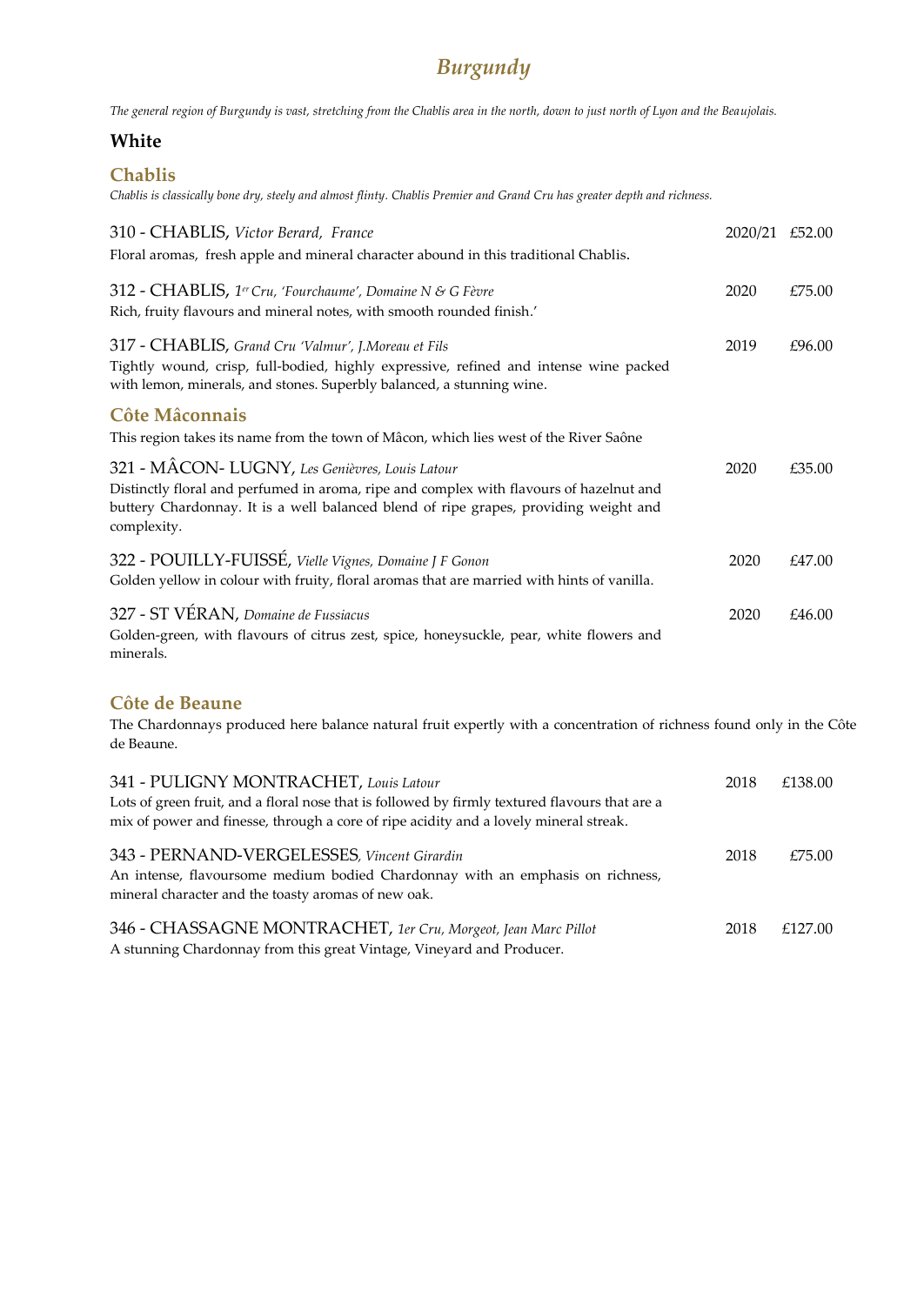### *Burgundy*

#### **Red**

| 2020 | £41.00 |
|------|--------|
|      |        |
| 2019 | £71.00 |
|      |        |
|      |        |
|      |        |
|      | £77.00 |
|      |        |
| 2018 | £48.00 |
|      |        |
| 2015 | £86.00 |
|      |        |
|      | 2017   |

#### **Côte de Nuits**

As the Côte de Beaune is noted for its Chardonnays, so the Côte de Nuits is recognised for its Pinot Noirs. Twenty-two of the twenty-three red Grand Cru areas of Burgundy are located in the Côte de Nuits, the best wines having reserves of flavour beyond imagination.

| 400 - CÔTE DE NUITS, Cuvee Maelie, Domaine Jean Tardy                                    | 2012 | £65.00  |
|------------------------------------------------------------------------------------------|------|---------|
| The nose shows a delicate, pure raspberry nose - fresh and precise.                      |      |         |
| Very fine acidity and sumptuous tannins are well balanced with fine red fruit            |      |         |
| 402 - CHAMBOLLE-MUSSIGNY, Vieilles Vignes, Frederic Magnien                              | 2018 | £98.00  |
| Medium to full intensity, with excellent balance and a long fruit finish                 |      |         |
| 401 - GEVREY- CHAMBERTIN, Domaine Rossignol- Trapet                                      | 2018 | £92.00  |
| Ripe dark berry fruit aromas lead to punchy middle weight flavours                       |      |         |
| that are underpinned by finer tannins than one usually finds with Gevrey villages wines. |      |         |
| 403 - NUITS SAINT GEORGES, Domaine Bertrand Ambroise                                     | 2018 | £86.00  |
| A ripe, fresh and forward nose. An equally ripe mouthful of concentrated fruit.          |      |         |
| 408 - ECHEZEAUX, Grand Cru, Les Treux, Domaine Jean Tardy                                | 2013 | £504.00 |
| Medium bodied Echezeaux with tightly knit flavors of cherries and Raspberries.           |      |         |
| Nice mid palate weight with velvety tannins                                              |      |         |

#### **Beaujolais**

Rather absurdly, the best wines of the Beaujolais region are not identified as Beaujolais at all on their labels, despite the fact that they exhibit all the best characteristics of the region. They are known by the names of their 'crus'.

| 431 - MORGON, 'Les Corcelettes', Louis Latour                                            | 2019 | £46.00 |
|------------------------------------------------------------------------------------------|------|--------|
| A single vineyard wine with a concentrated, firm palate with a persistent grapey finish. |      |        |
| 433 - BROUILLY, Louis Latour                                                             | 2020 | £43.00 |
| Brouilly is a soft, perfumed wine which marries tenderness with richness.                |      |        |
| 436 - BROUILLY, Château de Briante                                                       | 2020 | £38.00 |
| Deep in colour with intense flavours and raspberry aromas.                               |      |        |
| 437 - FLEURIE, Les Grantis Roses, Domaine Jean – Marc Lafont, Beaujolais, France         | 2017 | £44.00 |
|                                                                                          |      |        |
| 100% Gamay, virbrant fruit, depth and freshness                                          |      |        |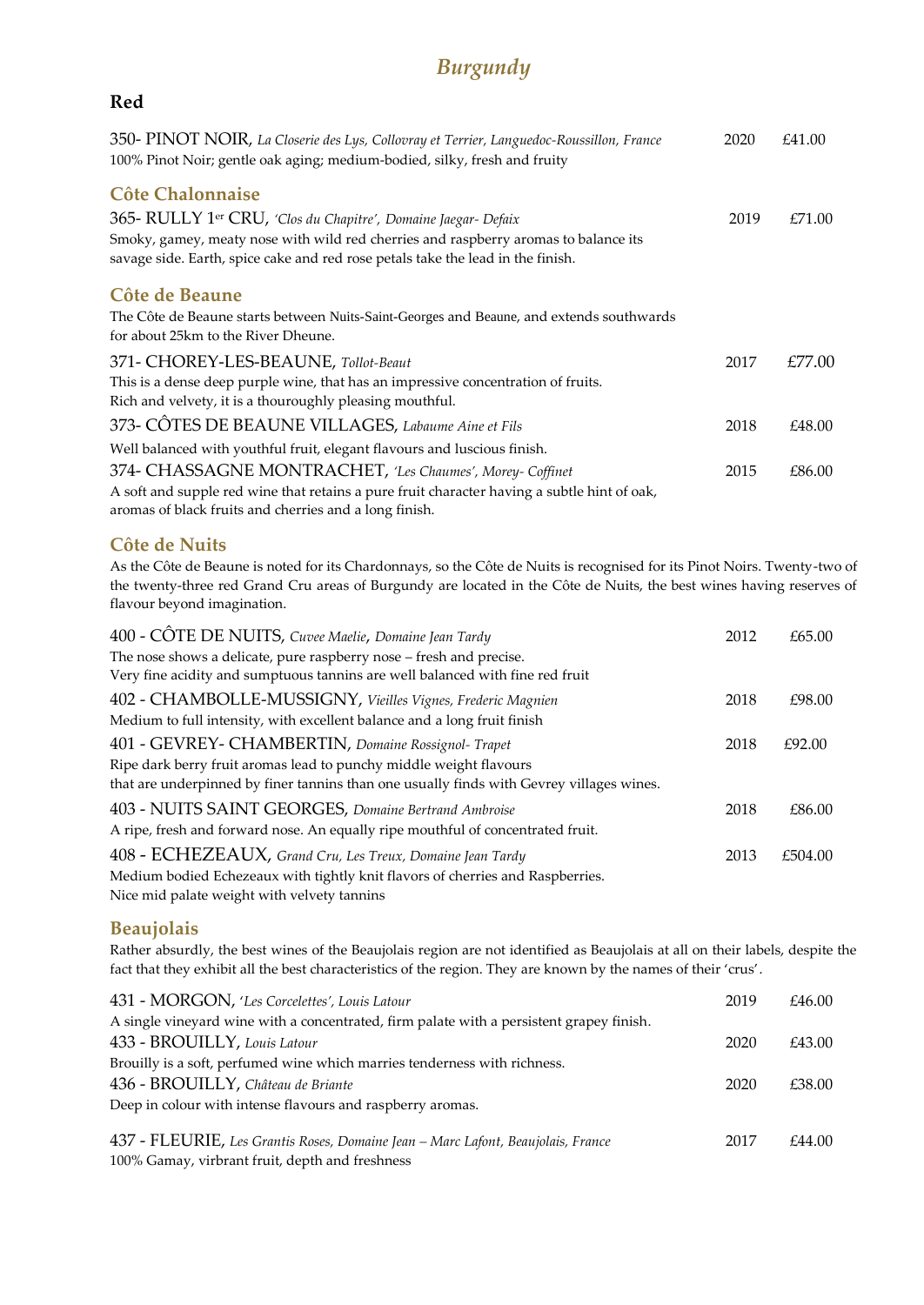# *Rhône Valley*

The wine growing area of Rhône stretches from Vienne in the North to Avignon in the South, encompassing five regions and many grape varieties. Châteauneuf-du-Pape, for example, can be a blend of up to thirteen different grape varieties.

| Southern Rhône                                                                                                                                                                                                                                                                      |      |        |
|-------------------------------------------------------------------------------------------------------------------------------------------------------------------------------------------------------------------------------------------------------------------------------------|------|--------|
| 454- CÔTES DU LUBERON, Perrin et Fils                                                                                                                                                                                                                                               | 2021 | £36.00 |
| Dry and delicious. The blend of Grenache Blanc and Viognier is a bright pale yellow colour with<br>hints of green. On the nose green fruit, corn and hazel-nuts give way to a soft, balanced wine.                                                                                  |      |        |
| 456 - CÔTES DU RHÔNE BLANC, Le Reveur                                                                                                                                                                                                                                               | 2021 | £39.00 |
| This is a beautifully crafted wine with texture which is both rich and refreshing.<br>With minerality and flavours of lychee and peach which last and last.                                                                                                                         |      |        |
| <b>Red</b>                                                                                                                                                                                                                                                                          |      |        |
| Southern Rhône                                                                                                                                                                                                                                                                      |      |        |
| 461 - COTES DU RHONE, Domaine de L'Oliver,                                                                                                                                                                                                                                          | 2020 | £38.00 |
| Deep red with purplish touch. Complex nose with garrigue and blackberry aromas.<br>The pallet is lively with fine tannins.                                                                                                                                                          |      |        |
| 464 - GIGONDAS, Domaine Cécile Chassagne                                                                                                                                                                                                                                            | 2019 | £60.00 |
| A full bodied Gigondas, well balanced and elegant. This wine has a bouquet of blackberry,<br>blackcurrant and kirsch. Ideal with game, truffles, omelette and cheese.                                                                                                               |      |        |
| 468 - CHÂTEAUNEUF DU PAPE, Domaine Font De Michelle, Etienne Gonnet<br>A nose of spiced hedgerow fruits leads to a palate that reveals a gentle, mouth-filling<br>nature. The appealing, peppery dark cherry fruit, and liquorice nuances linger well with<br>fine-grained tannins. | 2019 | £81.00 |
| Northern Rhône                                                                                                                                                                                                                                                                      |      |        |
| 466 - CROZES-HERMITAGE, Frederick Reverdy                                                                                                                                                                                                                                           | 2018 | £46.00 |
| Soft berry fruit and peppery tannins associated with the Syrah grape                                                                                                                                                                                                                |      |        |
| 467 - SAINT JOSEPH, 'Les Pierres Seches', Yves Cuilleron                                                                                                                                                                                                                            | 2017 | £60.00 |
| Dense in colour and deep and full bodied in flavour. A complete joy.                                                                                                                                                                                                                |      |        |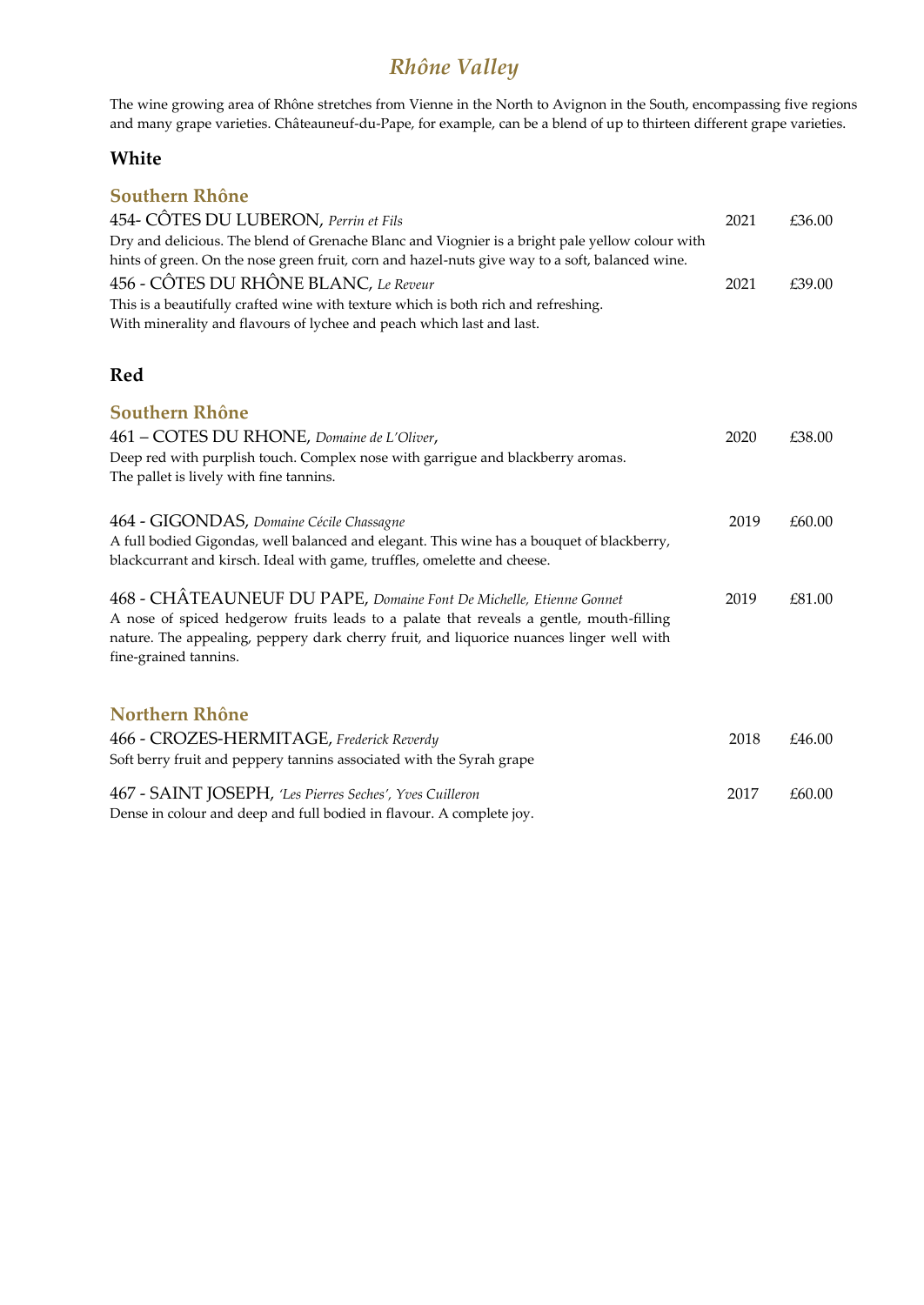### *Loire*

Due to the many different soil types throughout the region the styles of wine vary considerably. They can vary from a crisp Muscadet, through to the elegant flinty Sancerre and Pouilly-Fumé's of the central Loire, made from the Sauvignon Blanc grape; these are perhaps the best of the Loire whites.

#### **White**

| 480 - MUSCADET DE SEVRE ET MAINE, Sur Lie, Domaine des Amoureux                                                                            | 2019           | £36.00 |
|--------------------------------------------------------------------------------------------------------------------------------------------|----------------|--------|
| Clean, crisp and refreshing, light, mineral-driven with distinct citrus fruit and fresh white flowers.                                     |                |        |
| 484 - - POUILLY-FUMÉ CUVÉE, Les Alouettes                                                                                                  | 2020           | £50.00 |
| Brilliant in aspect, pale gold in colour with green highlights with intense complexity                                                     |                |        |
| on the nose. The first nose is floral and opens up to notes of ripe, jammy fruit with                                                      |                |        |
| a hint of orange peel.                                                                                                                     |                |        |
| 486 - VOUVRAY, St George                                                                                                                   | 2019           | £47.00 |
| The fruity acidity of the Chenin Blanc is balanced with apricot and pear fruit with honey notes                                            |                |        |
| 487 - SANCERRE, Domaine Daulny, Loire, France                                                                                              | 2021/22 £52.00 |        |
| Brilliant pale gold, crisp and fresh, mineral with a touch white flowers, this wine shows<br>citrus, pear and a hint of peach.             |                |        |
| Rosé                                                                                                                                       |                |        |
| 489 - TOURAINE ROSÉ, Domaine Patrick Vauvy                                                                                                 | 2020           | £36.00 |
| This dry rosé can compete with any Provencal counterparts. Made from Grolleau Noir<br>shows a great balence between freshness and acidity. |                |        |
| 490 - SANCERRE, Domaine Pascal Jolivet                                                                                                     | 2020           | £59.00 |
| Distinctive Pinot noir gives a delicate strawberry and soft fruit aroma with a long clean,<br>bone dry finish.                             |                |        |
| Red                                                                                                                                        |                |        |
| 493- CHINON LE TEMPS CERISES Domaine La Noblaire                                                                                           | 2020           | £37.00 |
| Bright, fresh and varietal, this red from Domaine de la Semellerie                                                                         |                |        |
| can't fail to entice. Expect aromas of red berries, flowers and pencil shavings.                                                           |                |        |
| 494 - SANCERRE, La Grange Dimiere Rouge                                                                                                    | 2015           | £49.00 |
| Intense nose with notes of morello cherry, red plum, and grilled cocoa beans.                                                              |                |        |
| When aerated, floral notes appear.                                                                                                         |                |        |

### *Alsace*

High in the northeast corner of France sits Alsace. Sheltered by the Vosges mountains to the west and hard against the German border to the east, lie some of France's best vineyards and best wine-makers. Nearly all of the wines tend to be drier, more full-bodied and higher in alcohol than their German counterparts - being vinified so that more of the sugar is converted to alcohol during fermentation.

| 502 - RIESLING RESERVE, Jean Baptiste Adam                                                            | 2017 | £40.00 |
|-------------------------------------------------------------------------------------------------------|------|--------|
| An evocative bouquet, floral with lime zest and white flowers, gives way to a refined palate which is |      |        |
| both lively with grapefruit and mineral nuances that linger and balanced by a refreshing acidit.      |      |        |
| 503 - GEWÜRZTRAMINER, Grand Cru Kirchberg Domaine Hubert Heywang                                      | 2012 | £62.00 |
| It is rich with spice, turkish delights, jasmine and savory notes backed by earthy,                   |      |        |
| mineral nuances on a fleshy palate that resonates with an incredible long finish.                     |      |        |
| 504 - GEWÜRZTRAMINER, Jean Baptiste Adam                                                              | 2020 | £43.00 |
| The marl and limestone rich vineyard produces full aromatic, yet subtle, perfume of roses,            |      |        |
| lychees and cinnamon with dry acidity and mineral nuances.                                            |      |        |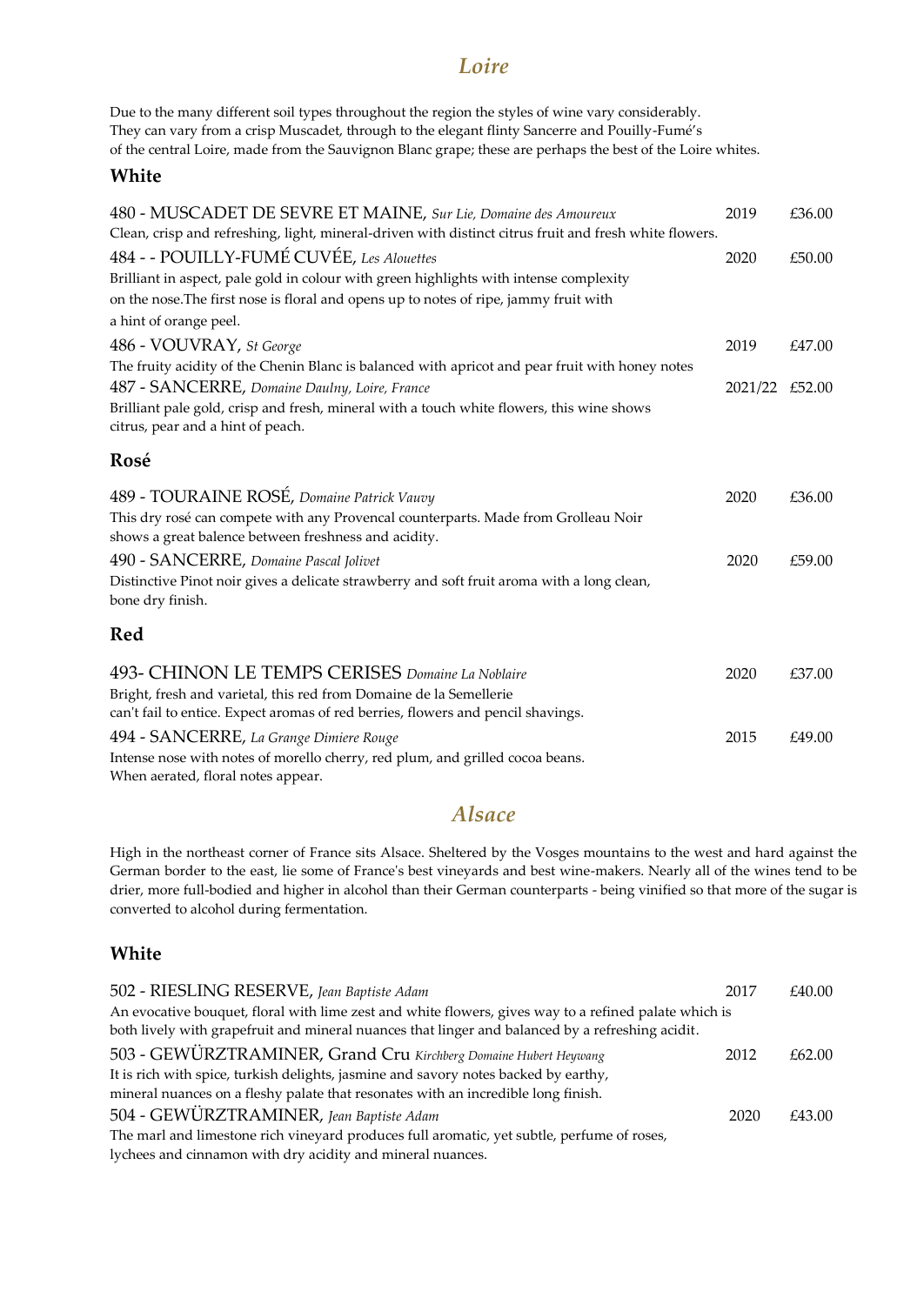# *French Regional Wines*

| 520 - CHARDONNAY, Baron Philippe de Rothschild, Vin de Pays d'Oc<br>Hints of grapefruit and peach, finishing with banana and pineapple and refreshing<br>acidity.                                                                                                                     | 2020 | £35.00 |
|---------------------------------------------------------------------------------------------------------------------------------------------------------------------------------------------------------------------------------------------------------------------------------------|------|--------|
| 521 - SAUVIGNON BLANC, Baron Philippe de Rothschild, Vin de Pays d'Oc<br>Intense fruit flavours, racy acidity, good length and mineral quality.                                                                                                                                       | 2020 | £35.00 |
| 534 - VIOGNIER, Esprit de Serame, Vin De Pays D'oc<br>Great nose of peaches, orange blossom, lychees, all of these coming through on the<br>alate in a rich juicy wine.                                                                                                               | 2020 | £36.00 |
| 538 - PICPOUL DE PINET, Domaine du Château 'La Comtess<br>Crisp, but quite long and full with nice floral and mineral notes in the nose.<br>Bracing acidity.                                                                                                                          | 2020 | £39.00 |
| Rosé                                                                                                                                                                                                                                                                                  |      |        |
| 540 - HARMONIE ROSÉ, Domaine de Pellehaut, Côtes de Gascogne<br>'This Rosé from Pellehaut has a rich, bright colour and aromas of cherries, peaches and<br>white flowers. The palate is fresh and balanced with hints of strawberries.'                                               | 2020 | £32.00 |
| 541 - COTES DE PROVENCE ROSÉ, De Sophie<br>The nose is refined and aromatic, with aromas of white peach, citrus fruits and a<br>touch of minerality. A well balanced wine, between roundness and freshness.                                                                           | 2020 | £42.00 |
| 542 – WHISPERING ANGEL, Cotes de Provence Rosé<br>Pretty scent of crushed strawberries, peach, rose-water and orange blossom.<br>On the palate, it is wonderfully dry and crisp with delicate summer berry fruits<br>balanced by citrus zest acidity and a deliciously creamy finish. | 2020 | £52.00 |
| Red                                                                                                                                                                                                                                                                                   |      |        |
| 530 - MERLOT, Baron Philippe de Rothschild, Vin de Pays d'Oc<br>A brilliant, deep, velvety red wine. The bouquet is soft with lovely ripe cherry and berry<br>aromas. The taste is rich and ripe with overtones of liquorice, vanilla, blackberries and<br>plums.                     | 2020 | £35.00 |
| 531 - CABERNET SAUVIGNON, Baron Philippe de Rothschild, Vin de Pays d'Oc<br>'A deep red colour, this wine is full and rich in the mouth, underpinned by powerful,<br>well-rounded tannins that have emerged into a complex flavour of ripe berry fruits.'                             | 2020 | £35.00 |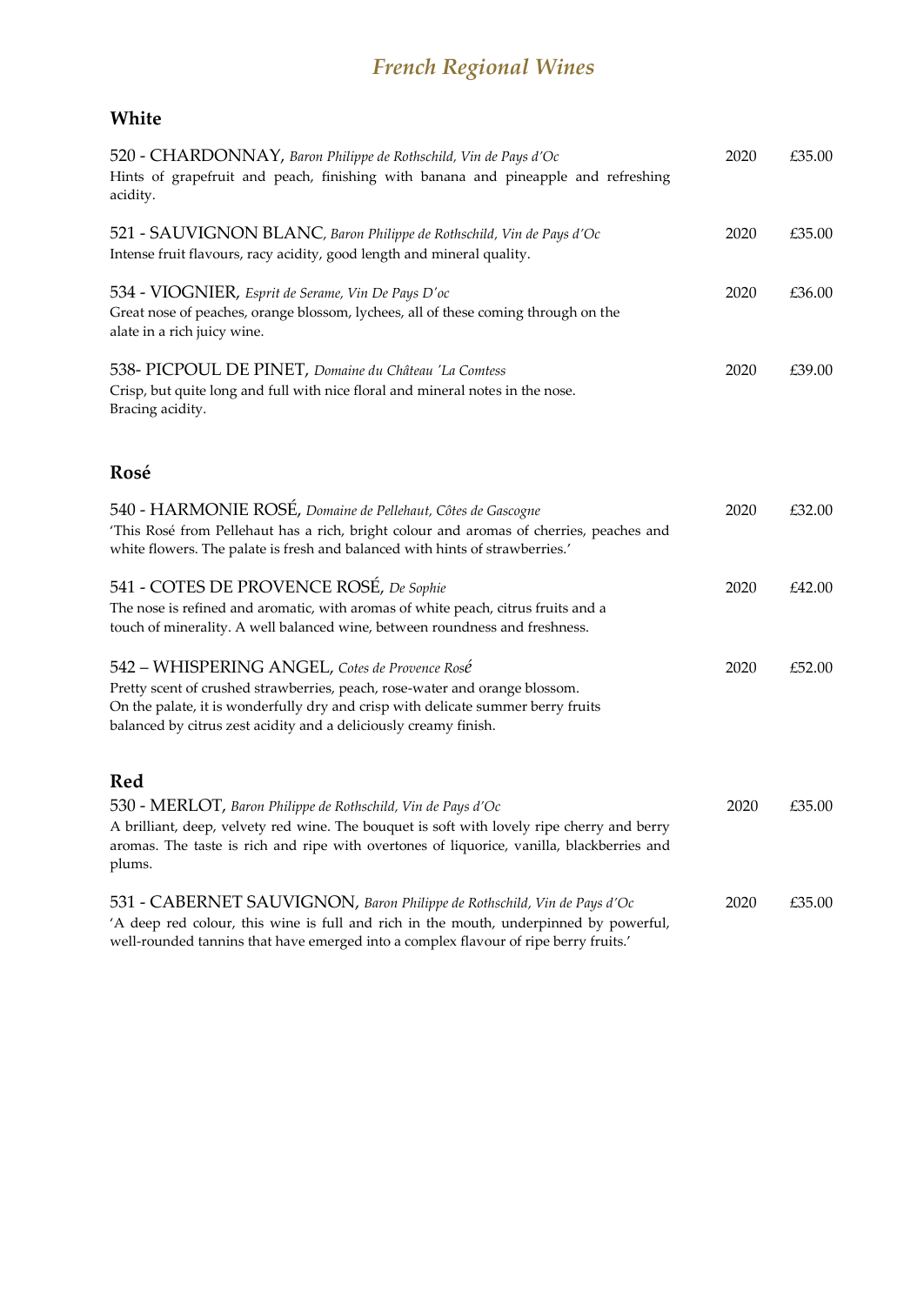### *Germany*

German wines officially vary in degrees of sweetness, Trocken and Kabinett being fairly dry, Spätlese being medium sweet, through to the sweeter Auslese, with its honey-like flavours.

### **White**

| <b>Mosel</b>                                                                              |      |        |
|-------------------------------------------------------------------------------------------|------|--------|
| 555 - PIESPORTER Michelsberg                                                              | 2018 | £33.00 |
| A crisp medium white wine with subtle flowery bouquet and fresh fruity flavour            |      |        |
|                                                                                           |      |        |
| 552 - RIESLING, ,DR. L', Dr. Loosen                                                       | 2020 | £38.00 |
| A succulent white, filled with peach, cherry and white currant flavors that are supported |      |        |
| by zesty acidity. Long and creamy on the finish, offering plenty of spicy overtones.      |      |        |

### *Austria*

### **White**

| 559- GRUNER VELTLINER, Funkstille                                                                   | 2021 | £37.00 |
|-----------------------------------------------------------------------------------------------------|------|--------|
| Subtle exotic hints, ripe pear and fresh citrus flavours, the palate is rich with flavours of melon |      |        |
| and grapefruit with a refreshing, zippy finish                                                      |      |        |

#### **Red**

560 – ZWEIGELT, *Funkstille* 2020 £37.00 Abundant red cherry, plum and vibrant berry fruits combine in this joyful, bright and incredibly juicy red; medium-bodied with beautifully ripe and light tannins and touch of spice on the finish.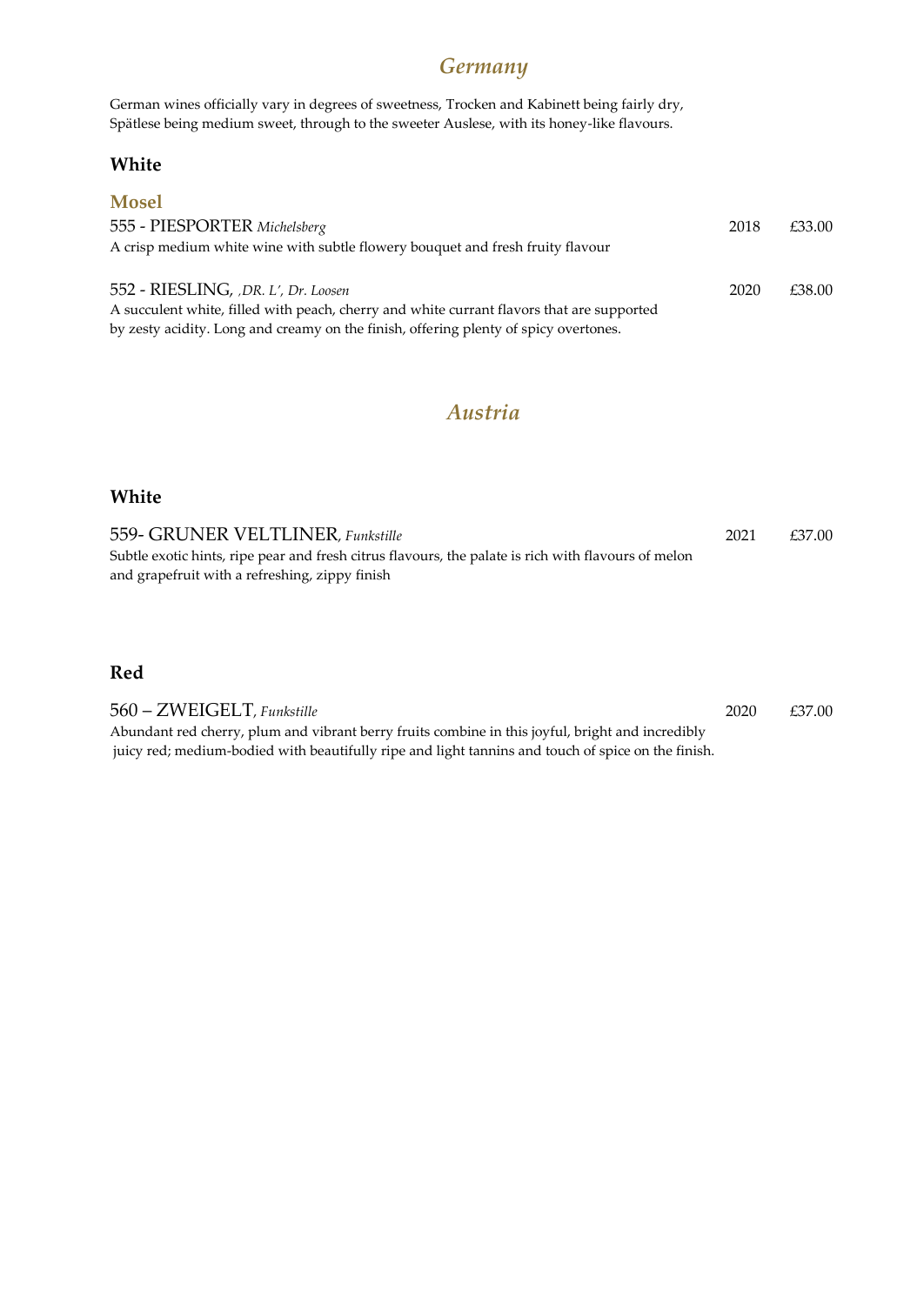# *Italy*

| White                                                                                                                                                                                                                                                                                                             |                  |        |
|-------------------------------------------------------------------------------------------------------------------------------------------------------------------------------------------------------------------------------------------------------------------------------------------------------------------|------------------|--------|
| 567 - 3 PASSO BIANCO,<br>Organic & Vegan - Made from Chardonnay & Fiano. Fresh and fragrant with great structure and<br>smoothness. Delicate and aromatic aftertaste. 3 steps for a great pleasure: organic grapes<br>selection, partial overmaturation, longer grapes maturation.                                | 2020             | £36.00 |
| <b>Veneto</b><br>568 - SOAVE CLASSICO, Ca'Visco, Coffele Vineyards, Veneto<br>Typical Soave with hints of almonds and a touch of minerality. Delicious.                                                                                                                                                           | 2019             | £43.00 |
| Piemonte<br>573 - PINOT GRIGIO, Amanti, Fossalta di Piavey<br>Light, crisp and refreshing                                                                                                                                                                                                                         | 2020             | £35.00 |
| 577 - GAVI, Tenuta Olim Bauda, Piemonte<br>Cortese grapes are used to produce a fine bouquet of good intensity and persistence with<br>floral notes, Fresh, soft, harmonious and an elegant body with a delightful creamy finish.                                                                                 | 2021             | £45.00 |
| <b>Southern Italy</b><br>575 - FRASCATI SUPERIORE Sant Antonio Sant<br>Straw-yellow color and astrong fruit scent. Dry and full-bodied on the palate with a nutty taste.<br>Ideal as an aperitif with bruschetta, pizza, risotto. Excellent with fish dishes.                                                     | 2019             | £39.00 |
| Rosé<br><b>Veneto</b><br>581- PINOT GRIGIO ROSADO, San Antini, Casa Vinicola Botter Spa, Veneto<br>It has the delicate perfumed aromas of peach and rose petals and soft, red fruit flavours<br>on the palate. It is dry and well balanced, excellent to drink with fish and white meats.                         | 2020             | £35.00 |
| Red<br>584 – 3 PASSO ROSSO,<br>Organic & Vegan - Mainly Negroamaro & Sangiovese Deep red with garnet notes, intense and mature fruit,<br>with oak notes, rich and mature fruit, with soft oak hints. 3 steps for a great pleasure: organic<br>grapes selection, partial overmaturation, longer grapes maturation. | 2019             | £36.00 |
| 585 - VALPOLICELLA CLASSICO SUPERIORE RIPASSO DOC<br>Aged in oak barrels for 24 months, the result is a ruby red wine with garnet reflections,<br>with a bouquet of red fruit, floral and with spicy notes to the nose, the taste is refined,<br>harmonious and velvety                                           | 2015/2017 £39.00 |        |
| <b>Abruzzo</b><br>589- MONTEPULCIANO D' ABRUZZO, Conte Di Castel Vecchio,<br>This wine is medium-bodied with a strong fruity bouquet and scents of red fruit and liquorice.<br>The finish is soft and well-balanced.                                                                                              | 2020             | £35.00 |
| Piemonte<br>595 - BARBERA d' ALBA, 'Gattere', Mauro Molino, Piemonte<br>Produced from a single vineyard-'Gattere', it shows a dark ruby colour. The nose reveals<br>cherry, raspberries, toasty and vanilla notes. Rich and round on the palate with good length.                                                 | 2020             | £59.00 |
| 596 - BAROLO, Single Vineyard 'Serralunga', Rivetto, Piemonte<br>This intense, full bodied red has a fragrant scent of violets and roses, harmoniously balanced<br>and rich with tar and plum flavours held by firm, powerful tannins.                                                                            | 2017             | £96.00 |
| <b>Tuscany</b><br>594 - CHIANTI RISERVA, Baccio, Le Chiantigiane, Tuscany<br>Made from vines over 20 years old the wine is full bodied with good fresh fruit,<br>a touch of oak and a bittersweet finish.                                                                                                         | 2017             | £39.00 |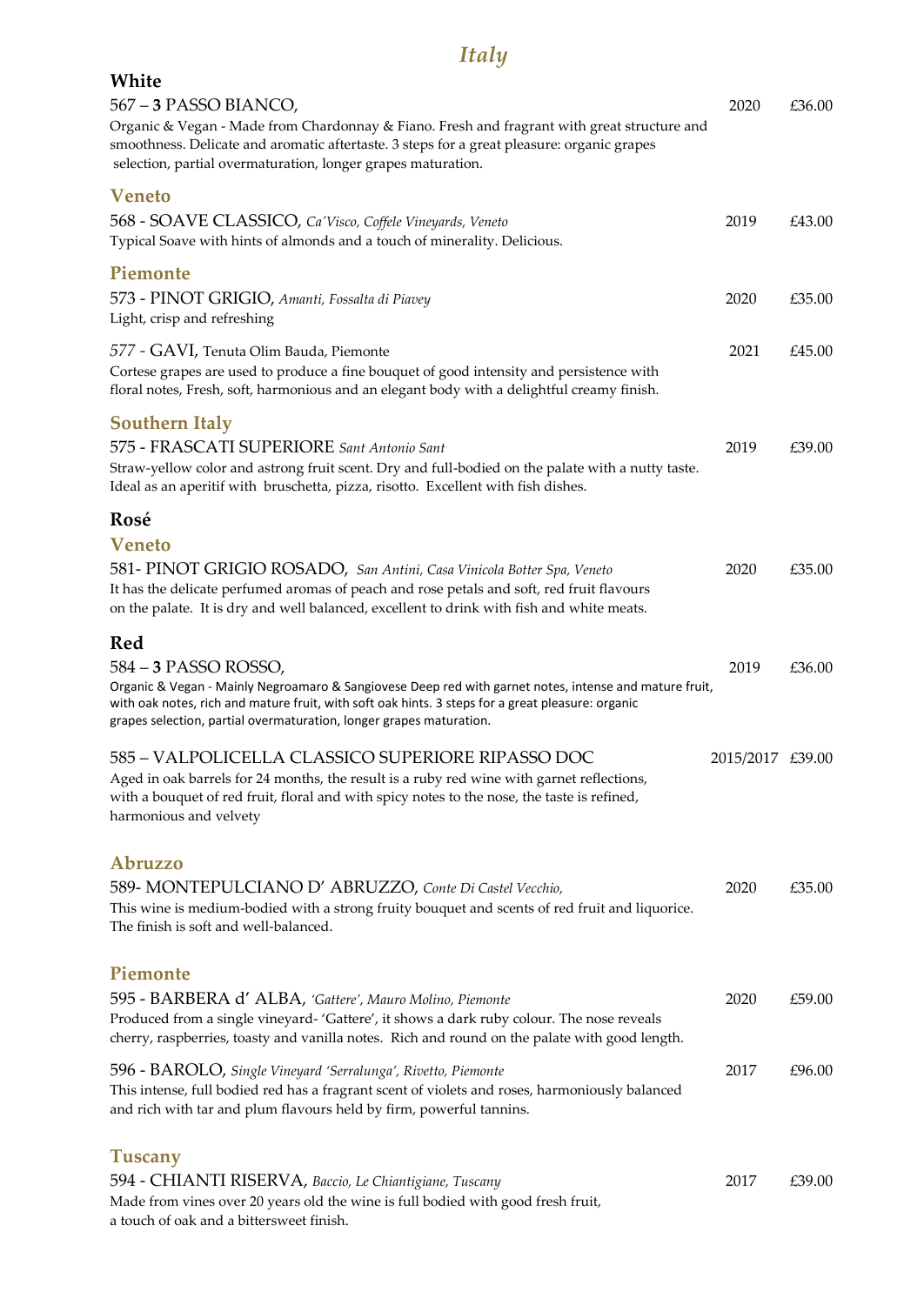### *Spain*

Rich Oaky Rioja's predominate this country but now many areas are producing excellent reds, not only from local varieties, but also classic varieties, whilst white wines with improved vinification techniques are just getting better and better.

### **White**

| 627 - ALBARINO, 'Davila', Valminor, O Rosal, Rias Baixas                                                                                                                                                                                                | 2020 | £43.00       |
|---------------------------------------------------------------------------------------------------------------------------------------------------------------------------------------------------------------------------------------------------------|------|--------------|
| 100% Albariño grapes, the wine is Straw-yellow with bouquet of fragrant, floral and fruity undertones.<br>Smooth tasting. Filled with pleasant hints, flavoursome with a fruity sensation. A persistent, fine aftertaste.                               |      |              |
| Red                                                                                                                                                                                                                                                     |      |              |
| 625 – El Jardin De La Emperatriz, Rioja<br>aromas of white fruit and citrus touches, a sweet note and great acidity that gives freshness and persistence.                                                                                               | 2020 | £36.00       |
| 630 - TEMPRANILLO, Morador, Navarra<br>Attractive and fruity red with crunchy, leafy blackcurrant and strawberry fruit flavours.                                                                                                                        | 2020 | £30.00       |
| 632 - RIOJA FINCA LA EMPERATRIZ, Gran Vino Reserva Tinto<br>A wine with a classic Rioja style but with clean and precise aromas and flavours and<br>the promise of an excellent bottle-aging potential. Red wine Aged in wood.                          | 2016 | £71.00       |
| 638 - RIOJA CRIANZA, Vina Berceo<br>Warm and elegant, with vanilla and spices from the oak, plum and red berry fruit aromas.                                                                                                                            | 2018 | £40.00       |
| 641 - CASTILLIO YGAY, Rioja Gran Reserva Especial<br>Dark ruby colour with purple highlights. Mix of black cherry and black mulberry fruit<br>with lots of black pepper notes as well as leather and wet leaves. Rich, supple, velvety and very classy. |      | 2009 £240.00 |

# *Portugal*

| 612 - VALE DO HOMEM BRANCO, Vinho Verde<br>Fruity floral notes on the aroma, very elegant and fresh in the mouth with a vibrant acidity.                                                             | 2020 | £36.00 |
|------------------------------------------------------------------------------------------------------------------------------------------------------------------------------------------------------|------|--------|
| 616 - BULAS VINHO, Branco<br>Intense passion fruit aroma, apricots with some notes of minerality and good complexity<br>and mineral fresh flavour.                                                   | 2018 | £38.00 |
| Red                                                                                                                                                                                                  |      |        |
| 614 - COTA 700, Carlos Vinhos<br>Discreet on the nose, preserving the lightness and acidity on the palate combined with<br>black berried fruit flavours and a persistent mouthfeel.                  | 2020 | £36.00 |
| 615- BULAS DOURO, DOC Tinto<br>A very fruity aroma, showing Cherry and Raspberry, in the mouth the tannins are present;<br>feeling soft and velvety, ending with a long and persistent end of mouth. | 2019 | £38.00 |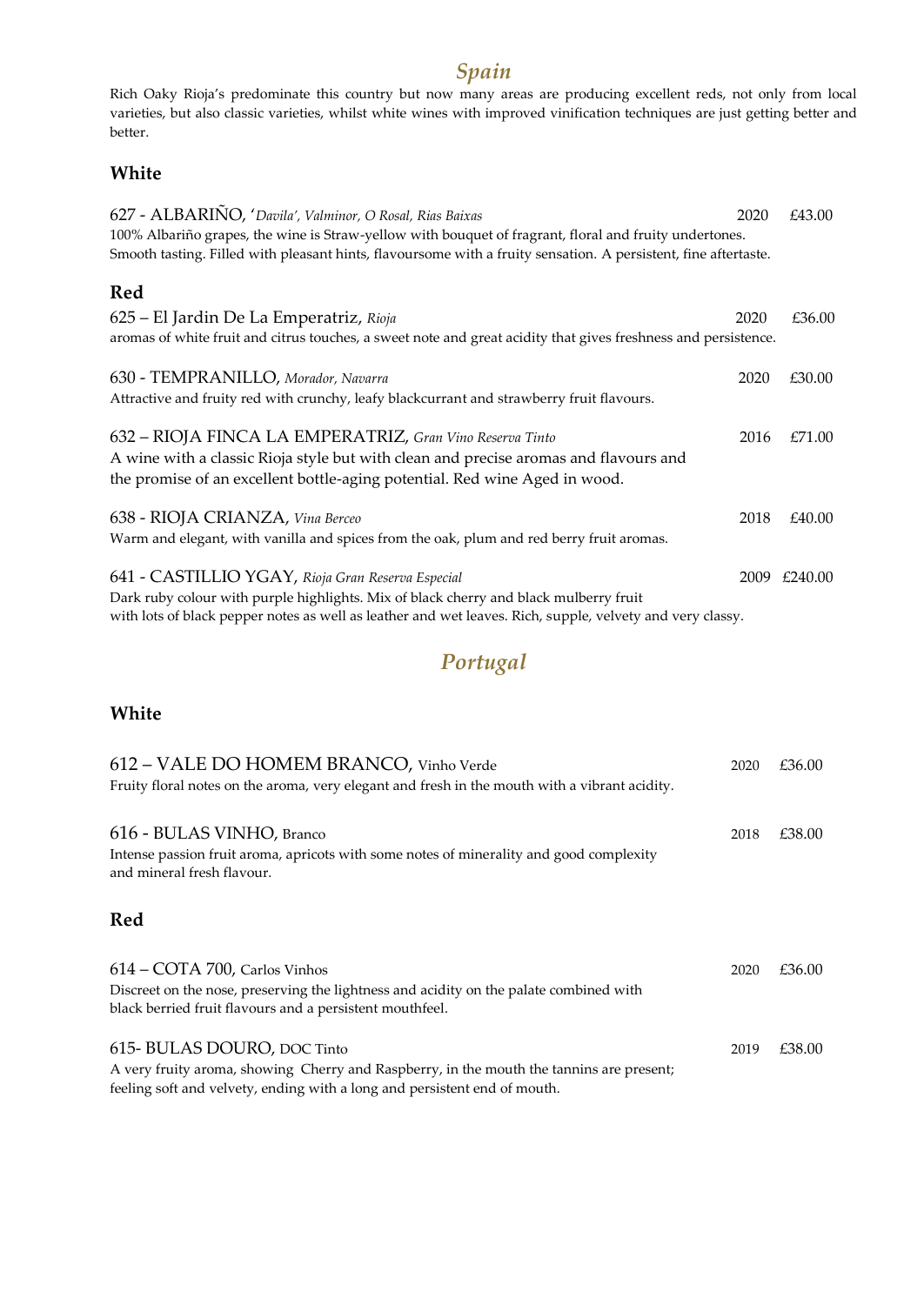### **California**

California has already established itself as a formidable rival to the wine producing regions of France. The Napa Valley is the oldest and most honoured of valleys in California, producing some of its finest wines. The area is famed for its Chardonnay wines, bursting with fruit and perfume.

**White**

### 688 - CROSSBARN CHARDONNAY, *Paul Hobbs Winery, Sonoma Coast* 2019 £62.00 Layers of mineral and citrus notes and a touch of vanilla with a graceful, crisp, racy finish. 690 - VINTNERS RESERVE CHARDONNAY, *Kendal Jackson* 2019 £49.00 Beautifully integrated tropical flavours such as pineapple, mango with aromas of vanilla, and honey create deph and balance that explode in your mouth **Rosé** 689 - WHITE ZINFANDEL, *Headlands Cove* 2019 £34.00 Delicate and refreshing, abundant in fruity aromas reminiscent of summer with sweet ripe raspberries and strawberries. **Red** 704 - CABERNET SAUVIGNON, *Paul Hobbs, Napa Valley* 2017 £218.00 From a winery with a fast growing reputation of producing wines of exceptional quality. A beautiful expression of a unique terroir. 710 - ZINFANDEL, *Napa Cellars, Napa Valley* 2017 £50.00 Juicy, rounded fruit flavours and warm tannins, with a huge finish of strawberry jam. 711 - VINTNERS RESERVE CABERNET SAUVIGNON, *Kendal Jackson* 2017 £54.00 Aroma of blackberry and cassis with support of cedar, vanilla and a hint of mocha provide a robust backbone and smooth finish 713 - CARPE DIEM PINOT NOIR *Domaine Anderson* 2016 £72.00 Burgundian in its earthy, feral aromas, yet simultaneously jammy in flavor, this boasts gamy undertones and a soft texture 715 - HARLAN ESTATE, *Napa Valley* 1995 £1462.00 This opaque purple-coloured Cabernet offers up a nose of smoke, coffee beans, black and blue fruits, minerals, and roasted herbs. Extremely full bodied, yet everything in total harmony. 716 - HARLAN ESTATE, *Napa Valley* 1994 £2092.00 The nose offers up celestial levels of blackcurrants, minerals, smoked herbs, cedar wood and coffee. The mouth shows its full body, and exquisite layers of phenomenally pure and rich fruit. 777 –CABERNET SAUVIGNON, *Southern Hills, Went Vineyards* 2013 £51.00

Syrah and Cabernet Sauvignon Blend, rich and full bodied, blackcurrent flavours, smooth tannins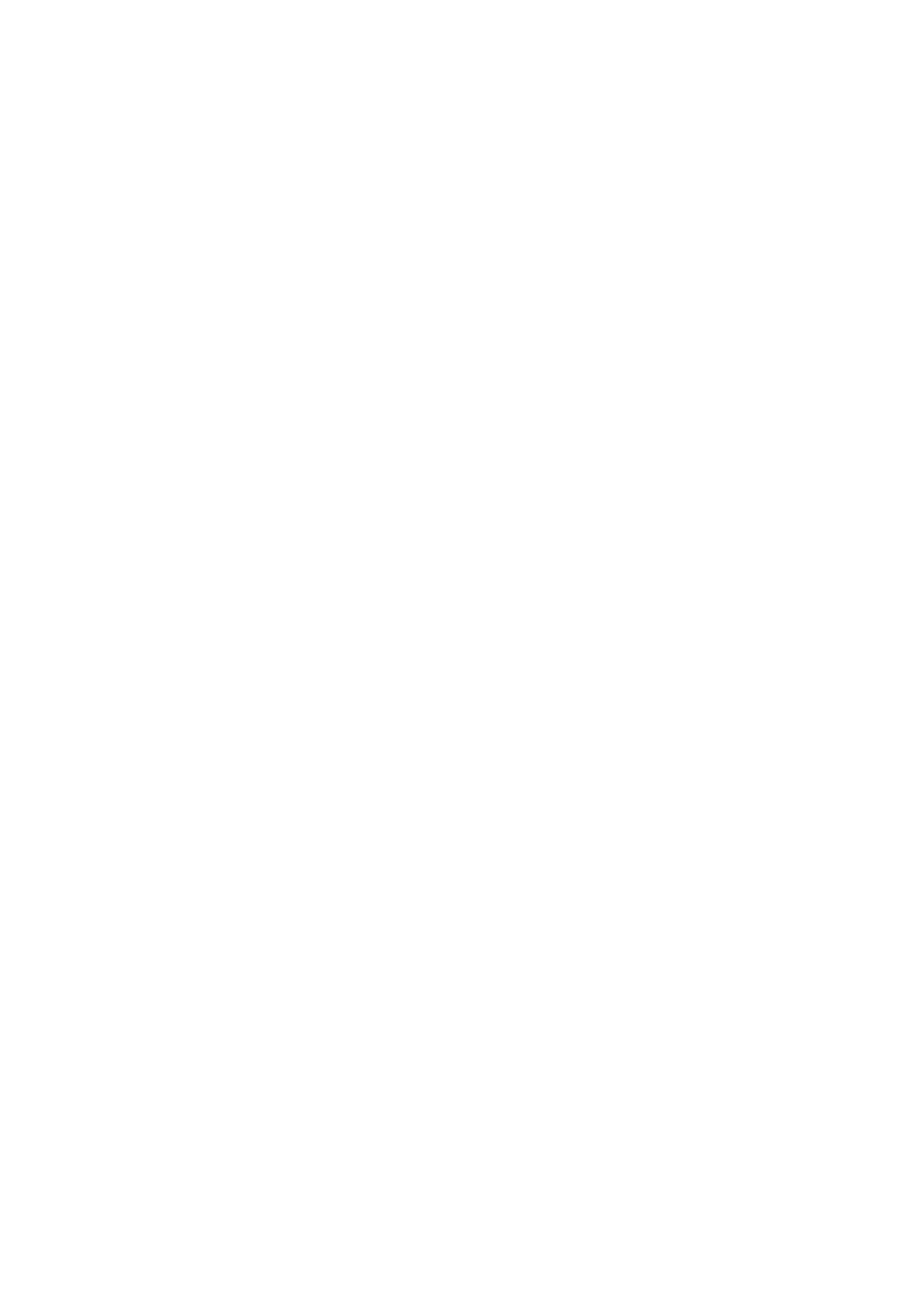### *Chile*

Chile has established itself as the source of some of the most exciting wines to have reached the UK even in this recent golden age of discovery. The country has managed to remain Phyloxera free so the vines are mainly grown on their own rootstocks.

### **White**

| 855 - SAUVIGNON BLANC RESERVA, Nostros, Casablanca Valley                                          | 2021 | £33.00  |
|----------------------------------------------------------------------------------------------------|------|---------|
| Crisp with mouth-watering acidity, with clean citrus and gooseberry flavours and a touch of spice. |      |         |
|                                                                                                    |      |         |
| Red                                                                                                |      |         |
| 863 - MERLOT 'GRAN RESERVA' - NOSTROS, Indomita, Casablanca Valley                                 | 2020 | £38.00  |
| An elegant, full bodied, complex, wine with aromas of red fruit, vanilla and toasted wood.         |      |         |
| A rich, well rounded palate, with pleasant tannins, followed by a long persistent finish.          |      |         |
| 861 - CABERNET SAUVIGNON, Ladera Verde, Concho y Toro, Central Valley                              | 2021 | £30.00  |
| A classic combination of predominately Cabernet Sauvignon, blended with a little Merlot            |      |         |
| to make a soft and flavoursome wine, well balanced with soft ripe tannins.                         |      |         |
| 870 - CLOS APALTA, Casa Lapostolle, Colchagua Valley,                                              | 2009 | £172.00 |
| A core of blackberry and blueberry fruit laced with dark chocolate and a touch of tobacco.         |      |         |
| The symmetry and focus in this wine is admirable.                                                  |      |         |

# *Argentina*

The world's third-largest producer is at last turning its gaze to the outside world, and vice versa. Most of the wine exported comes from the region of Mendoza however some wine is starting to be exported from regions such as Salta, San Juan, La Rioja, and Rio Negro.

| 880 - CHARDONNAY RESERVE, Terrazas, Mendoza                                               | 2018 | £41.00  |
|-------------------------------------------------------------------------------------------|------|---------|
| Intense aromas of apricot, citric and tropical fruit and a concentrated silky palate.     |      |         |
|                                                                                           |      |         |
| Red                                                                                       |      |         |
| 885- MALBEC RESERVE, Terrazas, Mendoza,                                                   | 2018 | £45.00  |
| 'Argentina's own varietal has produced an extremely fruity wine with aromas of black      |      |         |
| cherries, prunes and raisins combined with vanilla, caramel and toasted notes.'           |      |         |
| 889 - CHEVAL DES ANDES, Mendoza                                                           | 2015 | £146.00 |
| A collaboration between Terrazas de los Andes and Pierre Lurton of Cheval Blanc. Opens    |      |         |
| with intense red & black fruits notes such as raspberry, redcurrant, and blackcurrant     |      |         |
| completed by subtle floral hints like geranium, rhubarb jam, and menthol. Its noble oak   |      |         |
| aging gives it slight aromas of tobacco and pepper. Well balanced, excellent structure in |      |         |
| the mouth with silky and delicate tannins.                                                |      |         |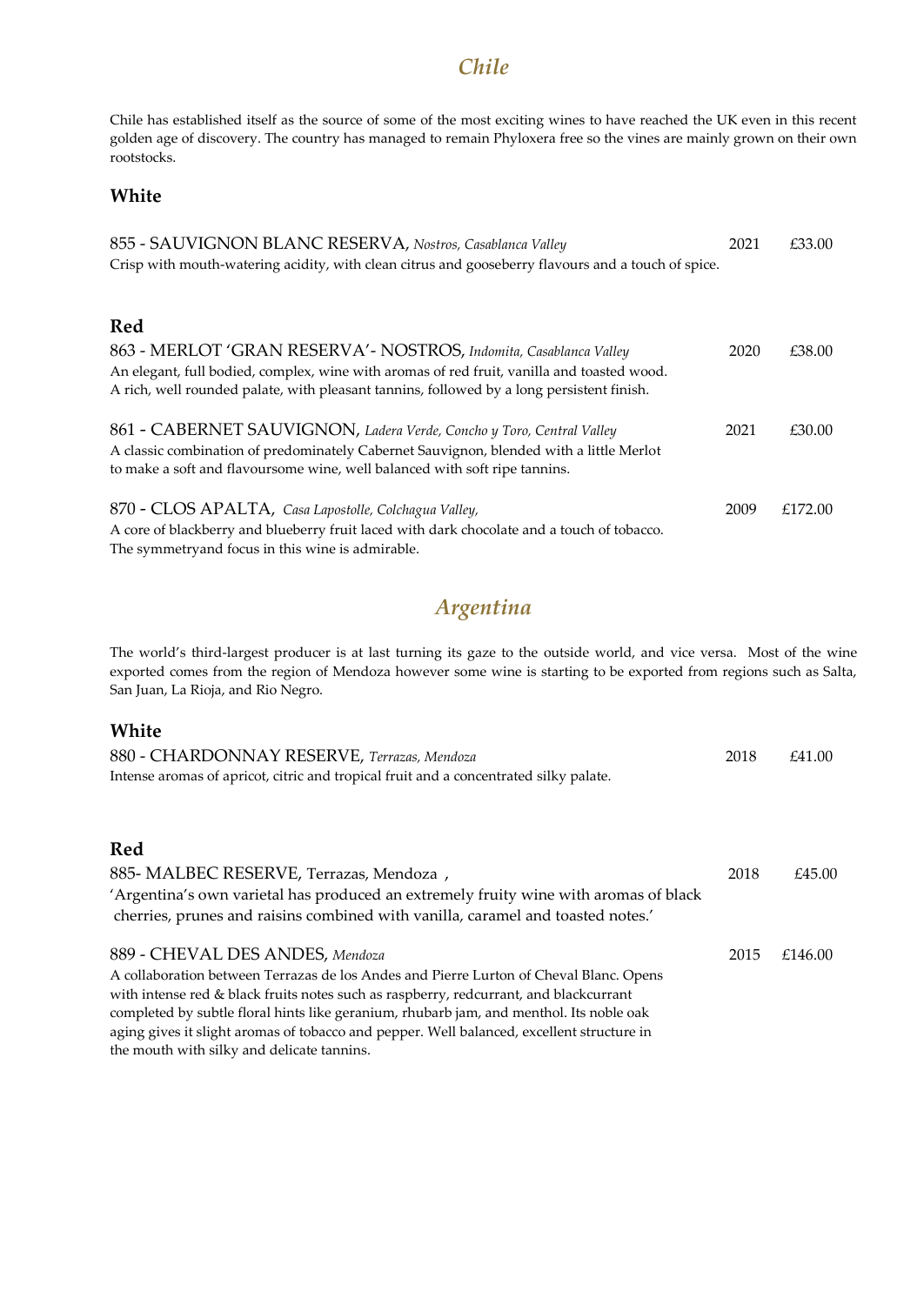### **Australia**

Australia is producing some of the world's best easy-drinking wine. It has seen its exports grow from 8 to 200 million litres in 14 years, and now commands a significant part of the UK market. It can also produce wines of quality capable of matching those from the Northern Hemisphere.

#### **White**

### **South Australia**  740 - RIESLING, *Watervale, Mitchell Winery, Clare Valley* 2017 £41.00 Medium Dry. Perfectly balanced honey and flowers with ripe, rich flavours and lively acidity. **Western Australia** 747 - SAUVIGNON BLANC-SEMILLON, *Cape Mentelle, Margaret River* 2019 £44.00 The lush fruit flavours are vibrant and fresh, with white peach, lychee and fresh lemongrass. The middle palate is juicy with a creamy texture and a crisp, lively finish. **New South Wales** 731 - CHARDONNAY , *Tyrell's wines, Old Winery Chardonnay, Hunters Valley* 2020 £39.00 A medium bodied wine with aromas of stone fruit and subtle vanilla in oak. The palate is generously flavoured with white peach citrus characters and a clean, crisp finish.

#### **Red**

| <b>Tasmania</b><br>765 - PINOT NOIR, 'Domaine A', Coal River Valley<br>A full bodied savoury Pinot Noir. Rich dark cherry and raspberry fruits.<br>The tannins are rounded and elegant as is the soft oak. The finish is long with hints of<br>menthol and sage.        | 2007 | £122.00 |
|-------------------------------------------------------------------------------------------------------------------------------------------------------------------------------------------------------------------------------------------------------------------------|------|---------|
| South Australia<br>762 - SHIRAZ 'PEPPER TREE', Mitchell Winery, South Australia<br>Rich and deep in colour, and rich and deep in aromas. Ripe, spicy shiraz flavours; dark<br>chocolate with hints of liquorice.                                                        | 2016 | £43.00  |
| 770 - PENFOLDS BIN 95 GRANGE, Barossa Valley, Magill, Padthaway<br>'Perfect vintage. Lustrous, dark blackish purple. Hint of putty and real interest. Nerve.<br>High-toned note. Almost claret-like build with real tension. But huge complexity too. Very<br>exciting. | 2010 | £555.00 |
| <b>Western Australia</b><br>772 - CABERNET SAUVIGNON, '5 Ashes, Hamelin Bay, Margaret River<br>A Bordeaux influenced wine giving bouquet showing blackberry tones. Full bodied and<br>long with excellent structure with fine firm tannins.                             | 2017 | £49.00  |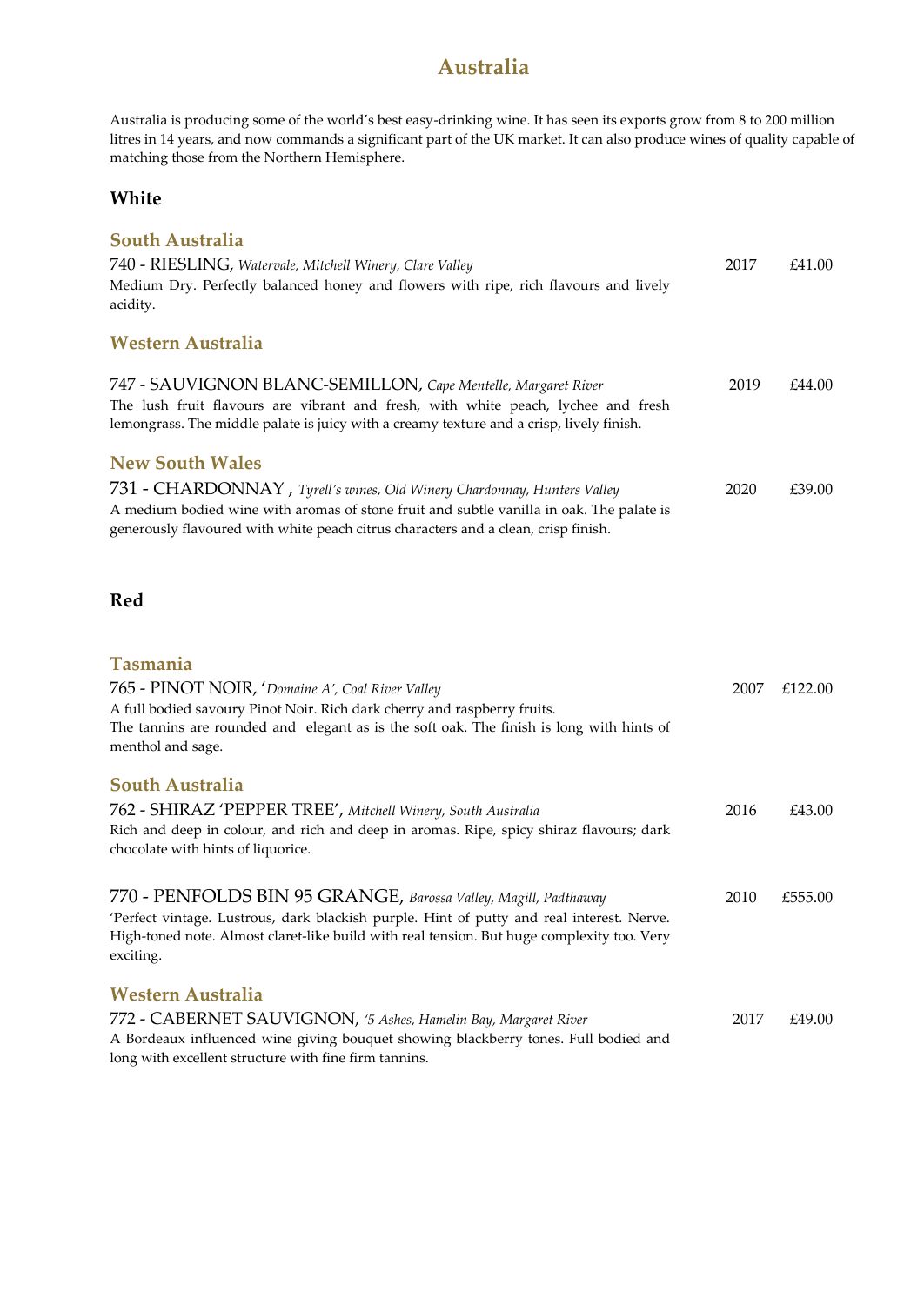### *New Zealand*

Across the country there is a range of climates perfect for the production of many of the classic vine varieties. Climate, geography and human skill have combined to produce highly distinctive, premium quality wines, which are 'The riches of a clean, green land.'

| 782 - SAUVIGNON BLANC, C J Pask, Hawkes Bay.<br>Classic aromas of fragrant citrus zest and passion fruit. The wine is juicy and ripe<br>With tangelo and tropical, passion fruit flavours.              | 2021 | £44.00 |
|---------------------------------------------------------------------------------------------------------------------------------------------------------------------------------------------------------|------|--------|
| 783 - DRY RIESLING, Little Beauty<br>Bursting with flavours of fresh lime, waxy lemon and honeysuckle. Fine, balanced, refreshing.                                                                      | 2020 | £43.00 |
| Red                                                                                                                                                                                                     |      |        |
| 806 - PINOT NOIR, Lawson's Dry Hills, White Label, Marlborough<br>Sublime in its purity of fruit backed up by good use of oak. A long refined finish rounds<br>off this highly accomplished Pinot Noir. | 2017 | £45.00 |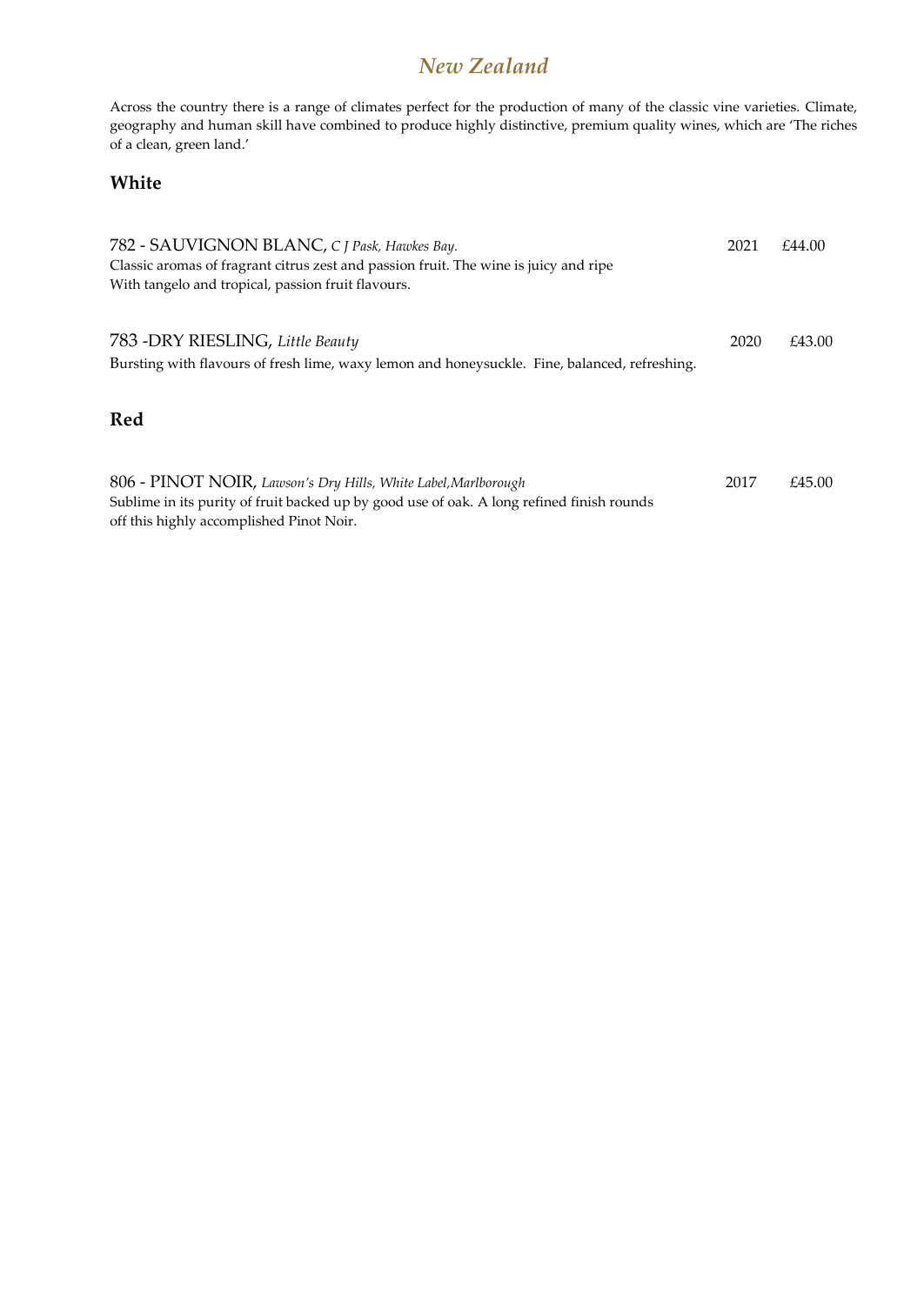# *South Africa*

The most famous regions are Stellenbosch, Paarl and Constantia, although cooler regions such as Walker Bay are attracing lot of attention.

| <b>Western Cape</b>                                                                                                                                                                                                                                        |      |        |
|------------------------------------------------------------------------------------------------------------------------------------------------------------------------------------------------------------------------------------------------------------|------|--------|
| 824 - SAUVIGNON BLANC, Backsberg Estate, Paarl<br>Pear, green apple and cashew provide an array of aromatic characters. Ripe fruit is tempered by<br>finely balanced acidity to give a mouth filling, yet refreshing palate, which has a lingering finish. | 2021 | £36.00 |
| <b>Coastal region</b>                                                                                                                                                                                                                                      |      |        |
| 820 - CHENIN BLANC, Bushvine, Wellington,<br>100% Chenin Blanc. Light crisp and fruity.                                                                                                                                                                    | 2021 | £38.00 |
| Robertson                                                                                                                                                                                                                                                  |      |        |
| 826 - VIOGNIER, 'Wide River', Robertson Winery, Western Cape<br>A rich medley of fresh apricot, peach and lemon and a smooth palate with a lingering aftertaste.                                                                                           | 2021 | £33.00 |
| Red                                                                                                                                                                                                                                                        |      |        |
| <b>Western Cape</b>                                                                                                                                                                                                                                        |      |        |
| 832 - PINOTAGE, Freedom Cross, Paarl<br>Lovely violet notes over brambly fruit and typical sweet berry flavours.                                                                                                                                           | 2020 | £34.00 |
| 833 - SHIRAZ, 'Wide River', Robertson Winery, Western Cape<br>Oozing spicy bramble fruit. Supple and silky on the palate with a bright, red berry finish.                                                                                                  | 2020 | £35.00 |
| 842 - THE CHOCOLATE BLOCK, Boekenhoutskloof, Frannschhoek<br>This wine is the perfect example of identifying"undiscovered" parcels of vineyard with<br>amazing potential and utilizing it to unleash its world class quality.                              | 2020 | £59.00 |
| Red                                                                                                                                                                                                                                                        |      |        |
| Robertson                                                                                                                                                                                                                                                  |      |        |
| 837 - PINOT NOIR, De Wetshof Estate, Robertson<br>Tthis delicious smooth and fruity Pinot, has soft velvet cherry and red currant aromas<br>on the nose plus elegant tannins add an extra dimension.                                                       | 2017 | £61.00 |
| <b>Coastal region</b>                                                                                                                                                                                                                                      |      |        |
| 839 - CABERNET SAUVIGNON RESERVE, Vergelegen, Stellenbosch<br>The wine is complex, showing blackcurrants, spice, ripe plums and attractive wood aromas<br>and flavours. It is full with firm, ripe tannins leading to a lingering aftertaste.              | 2014 | £45.00 |
| 840 - RUBICON, Meerlust Estate, Stellenbosch<br>A deep colour, intense almost purple hue. Classic Rubicon nose with violets, ripe plum,<br>cedarwood and intense spiceynesss. Packed with fresh dark fruit and rounded, linear tannins.                    | 2017 | £71.00 |
| 838 - CABERNET FRANC, Raats family Wines<br>The nose shows dark, sour cherry. Dark berries, herbs and spiciness linger on the palate.<br>The wine has great purity of fruit, with a hint of wet-stone minerality; and a velvet soft finish.                | 2018 | £40.00 |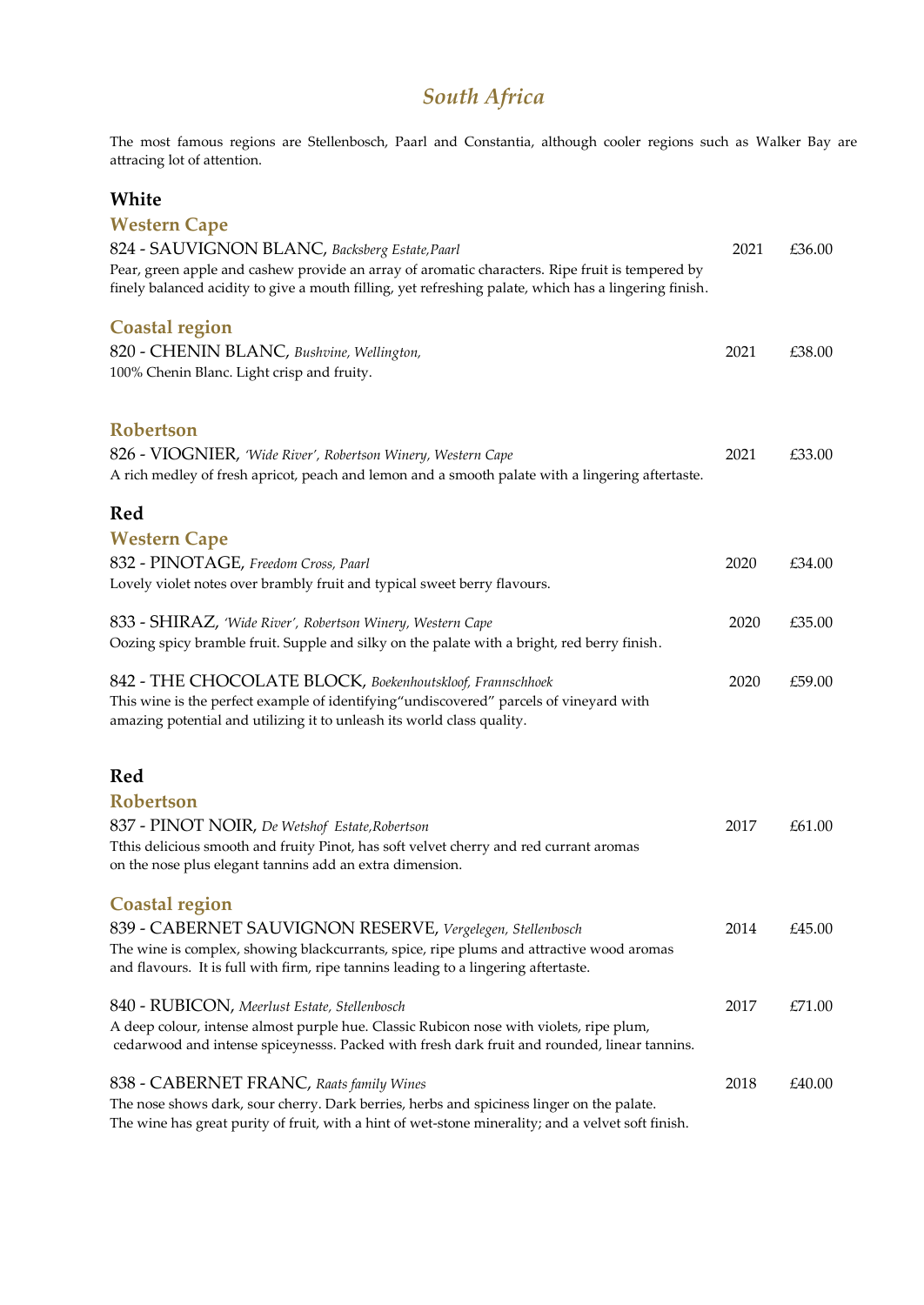### **OTHER REGIONS OF INTEREST**

### *Thailand*

#### **White**

| 653- Monsoon Valley, Chao Phraya Delat & Hua Hin Hills                                        | 2017 | £35.00 |
|-----------------------------------------------------------------------------------------------|------|--------|
| Blended from indigenous Malaga Blanc, Colombard and Chenin Blanc for elegance,                |      |        |
| this fruity, fresh wine has notes of citrus and a melony character                            |      |        |
|                                                                                               |      |        |
| Red                                                                                           |      |        |
| 564- Monsoon Valley, Chao Phraya Delat & Hua Hin Hills                                        | 2016 | £36.00 |
| Blended from Shiraz and indigenous red grapes for extra complexity. This fruity, soft, medium |      |        |
| bodied wine has spicy character with a velvety finish.                                        |      |        |

### *Israel*

### **Red**

**Judean Foothills**

| 651 - HAR'EL SYRAH, Clos de Gat                                                            | 2014 | £57.00 |
|--------------------------------------------------------------------------------------------|------|--------|
| The wine has a deep dense purple colour. On the nose it is intense and complex, discreetly |      |        |
| oaked with classical warm peppery and red fruit aromas. The palate is full bodied, well    |      |        |
| balanced, and spicily fresh with good acidity and well integrated tannins.                 |      |        |

### *Lebanon*

| Red                                                                                   |      |        |
|---------------------------------------------------------------------------------------|------|--------|
| <b>Bekka Valley</b>                                                                   |      |        |
| 655 - CHÂTEAU MUSAR, Hochar Pere et Fils                                              | 1998 | £85.00 |
| An earthy nose showing warm, spicy, baked fruit. The palate is warm with sweet, spicy |      |        |
| and dry rich fruits. Elegant and soft Tannins.                                        |      |        |

### *Romania*

#### **Red**

#### **Ville Timisului**

659 - CALUSARI PINOT NOIR, *Cramele Recas Estate.* 2020 £32.00 Englishman Philip Cox and his wife Elvira have managed to replant 700 hectares of decrepit vineyards and replace them with immaculately tended sites the equal of anywhere else in the world. Soft and juicy with bags of red berry fruit and hints of vanilla.'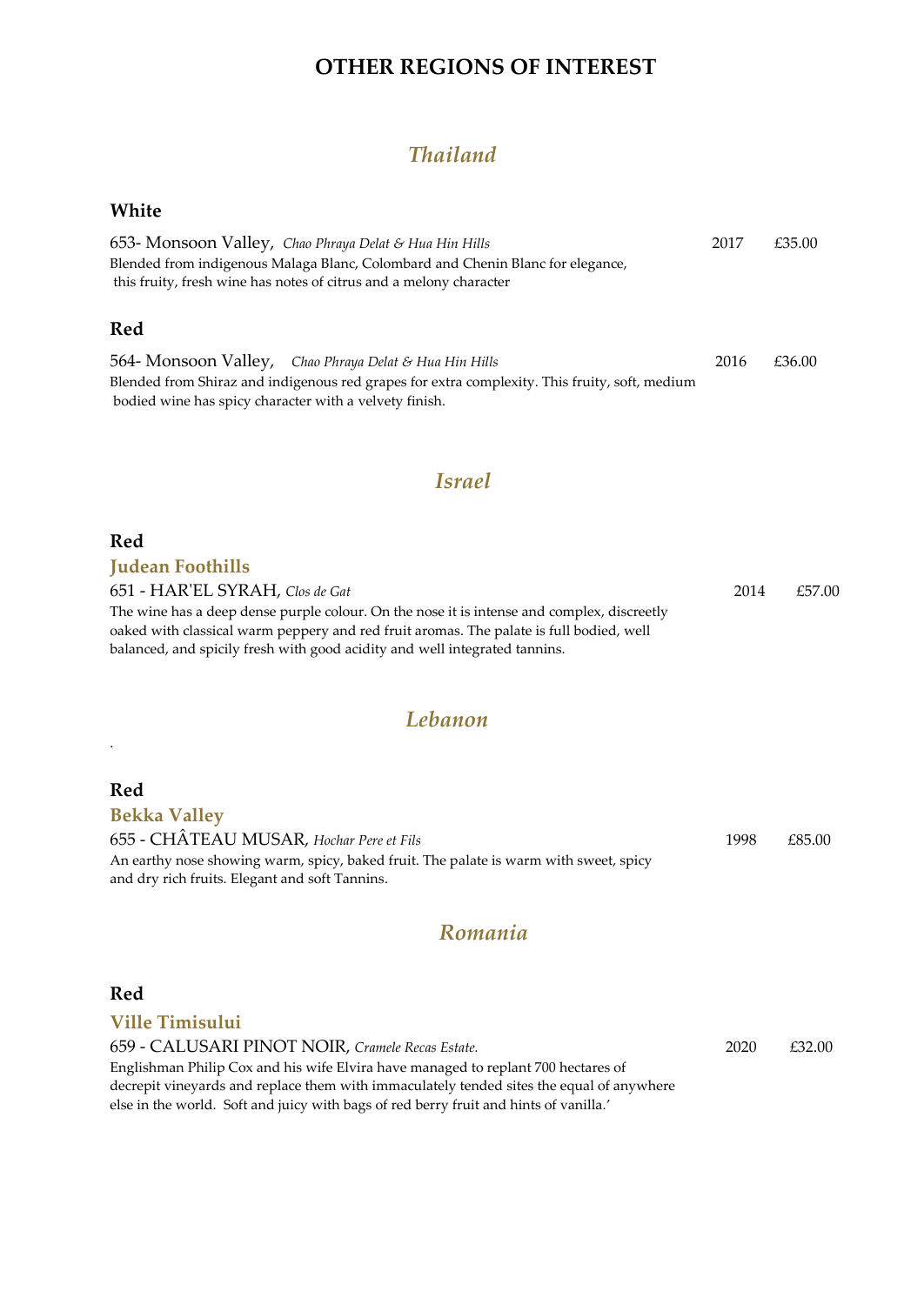# *Rosé Selection*

# *Champagne and Sparkling Wine*

| 4 - CANARD-DUCHÊNE, Reims, Brut Rosé<br>Delicious peach and apple aromas, very lively and has a very good length.                                                                                                                                                                             | £69.00  |
|-----------------------------------------------------------------------------------------------------------------------------------------------------------------------------------------------------------------------------------------------------------------------------------------------|---------|
| 15- Gosset, $A\ddot{y}$ , Its origins going back to 1584. The oldest known producer of wine in the Champagne<br>The Gosset style is very creamy, dry but not acidic, full, biscuity and yeasty.                                                                                               | £138.00 |
| 22 - MOËT & CHANDON, Épernay, Brut Rosé<br>Wonderfully fresh, delicate floral fruit aromas, elegant and long, with supreme finesse.                                                                                                                                                           | £120.00 |
| 30 - LAURENT PERRIER, Tours-sur-Marne, Brut Rosé<br>A complex salmon-pink. Earthy, rustic flavours of rhubarb and strawberries and a fine<br>finish.                                                                                                                                          | £160.00 |
| 54 - KRUG, Reims, Rosé<br>Pale, fine, light and refined. Exquisitely clean summer-fruit flavours of exceptional length.                                                                                                                                                                       | £599.00 |
| 58 - JOSEPH PERRIER, Cuvée Royale Rosé,<br>Flavours of fresh lemon and grapefruit juices followed up by notes of fruit stones.                                                                                                                                                                | £97.00  |
| 63 - PERRIER JOUËT, Épernay, Belle Époque Rosé<br>2002<br>An attractive, salmon-pink colour, elegant aromas of red fruits confirmed by a fine<br>flavour.                                                                                                                                     | £460.00 |
| 73 - LOUIS ROEDERER, Rosé Vintage<br>2014<br>Deepish pink appearance. Berry aromas, strawberries, redcurrants and cherries, followed<br>by scents of plants mixed with warmer notes of jam and gingerbread.                                                                                   | £148.00 |
| 77 - TAITTINGER, Prestige Rosé<br>Made entirely from Black Grapes this is very elegant with a fuller body than most.                                                                                                                                                                          | £125.00 |
| <b>Still Wine</b>                                                                                                                                                                                                                                                                             |         |
| 160 - CHÂTEAU BEL AIR<br>2020<br>A dry rosé produced from Cabernet Sauvignon grapes showing hints of summer fruit on<br>the nose.                                                                                                                                                             | £40.00  |
| 489 - TOURAINE ROSÉ, Domaine Patrick Vauvy<br>2020<br>This dry rosé can compete with any Provencal counterparts. Made from Grolleau<br>Noir shows a great balence between freshness and accidity.                                                                                             | £36.00  |
| 490 - SANCERRE, Domaine Pascal Jolivet<br>2020<br>The Pinot noir gives a delicate strawberry and soft fruit aroma with a long clean, bone dry<br>finish.                                                                                                                                      | £59.00  |
| 540 - HARMONIE ROSÉ, Domaine de Pellehaut, Côtes de Gascogne<br>2021<br>Aromas of cherries, peaches and white flowers. Fresh and balanced with hints of<br>strawberries.                                                                                                                      | £32.00  |
| 541 - CÔTES DE PROVENCE ROSÉ, De Sophie<br>2020<br>The nose is refined and aromatic, with aromas of white peach, citrus fruits and a touch of<br>minerality. A well balanced wine, between roundness and freshness.                                                                           | £42.00  |
| 542 – WHISPERING ANGEL, Cotes de Provence Rosé<br>2020<br>Pretty scent of crushed strawberries, peach, rose-water and orange blossom.<br>On the palate, it is wonderfully dry and crisp with delicate summer berry fruits<br>balanced by citrus zest acidity and a deliciously creamy finish. | £52.00  |
| 581 - PINOT GRIGIO ROSADO, San Antini, Casa Vinicola Botter Spa, Veneto<br>2020<br>It has the delicate perfumed aromas of peach and rose petals and soft, red fruit on the<br>palate.                                                                                                         | £35.00  |
| 689 - WHITE ZINFANDEL, Headlands Cove, California<br>2019<br>Delicate and refreshing, this White Zinfandel is abundant in fruity aromas reminiscent<br>of summer with sweet ripe raspberries and strawberries.                                                                                | £34.00  |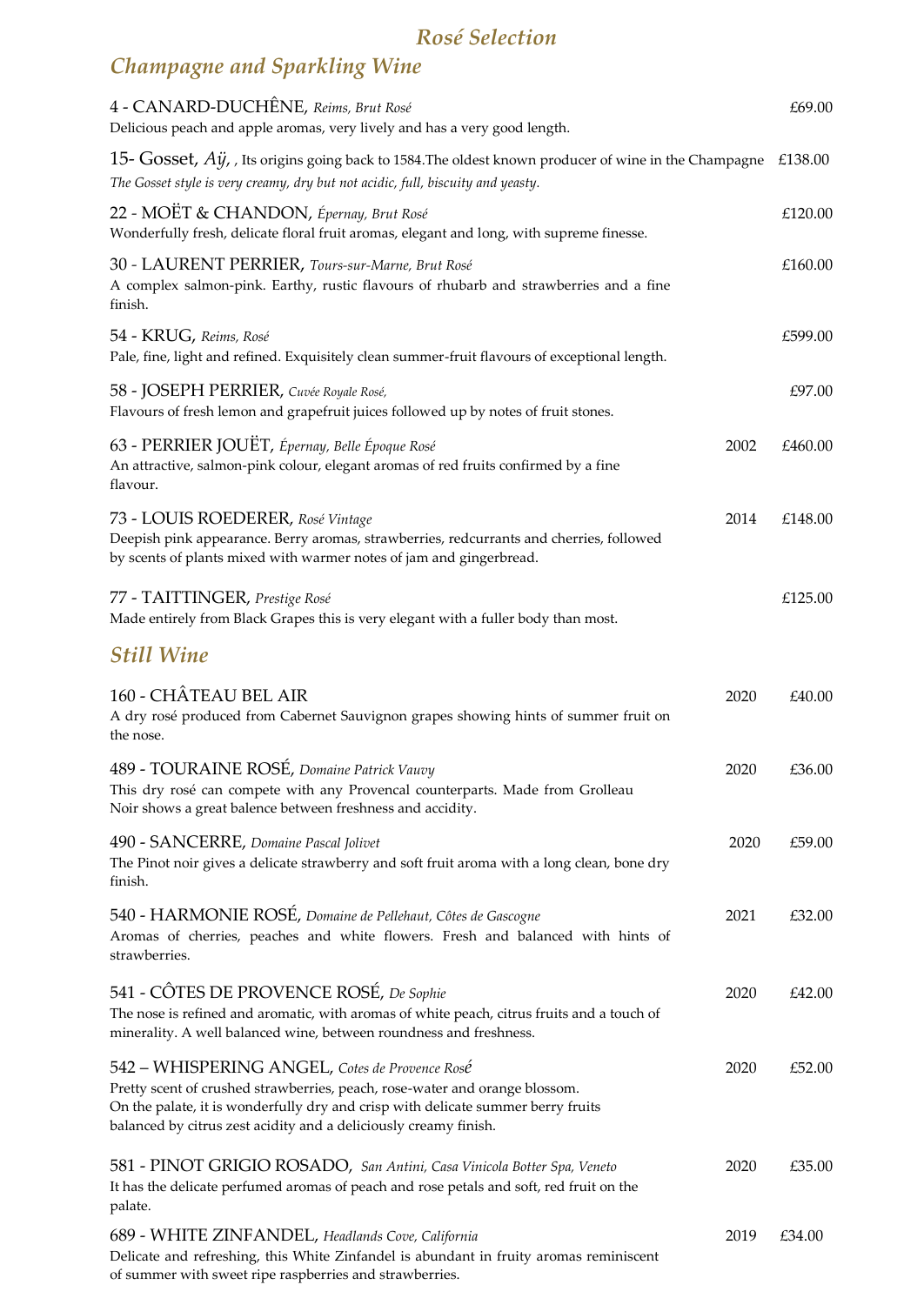# *Jeroboam*

3 - CANARD-DUCHÊNE, *Brut, Jeroboam* £315.00 Superb honey and nut bouquet. Dry without being austere and with an attractive richness of texture and length.

# *Magnums*

| 66 - LOUIS ROEDERER, Brut Premier                                                                      |      | £280.00 |
|--------------------------------------------------------------------------------------------------------|------|---------|
| Elegant complexities come from the barrel ageing of a high proportion of the blend, together with at   |      |         |
| least four years in the bottle before disgorging.                                                      |      |         |
| 75 - TAITTINGER, Brut Réserve, Magnum                                                                  |      | £225.00 |
|                                                                                                        |      |         |
| Taittinger has long been famous for lightness and elegance, attributed to the high Chardonnay content. |      |         |
| <b>Santa Cruz Mountians</b>                                                                            |      |         |
|                                                                                                        |      |         |
| 706 - CABERNET SAUVIGNON, 'Ridge ,'Monte Bello'                                                        | 1996 | £623.00 |
| There are plenty of sweet tannins and a touch of oak in the flavours, which are otherwise              |      |         |
| dominated by minerals and jammy black fruits.                                                          |      |         |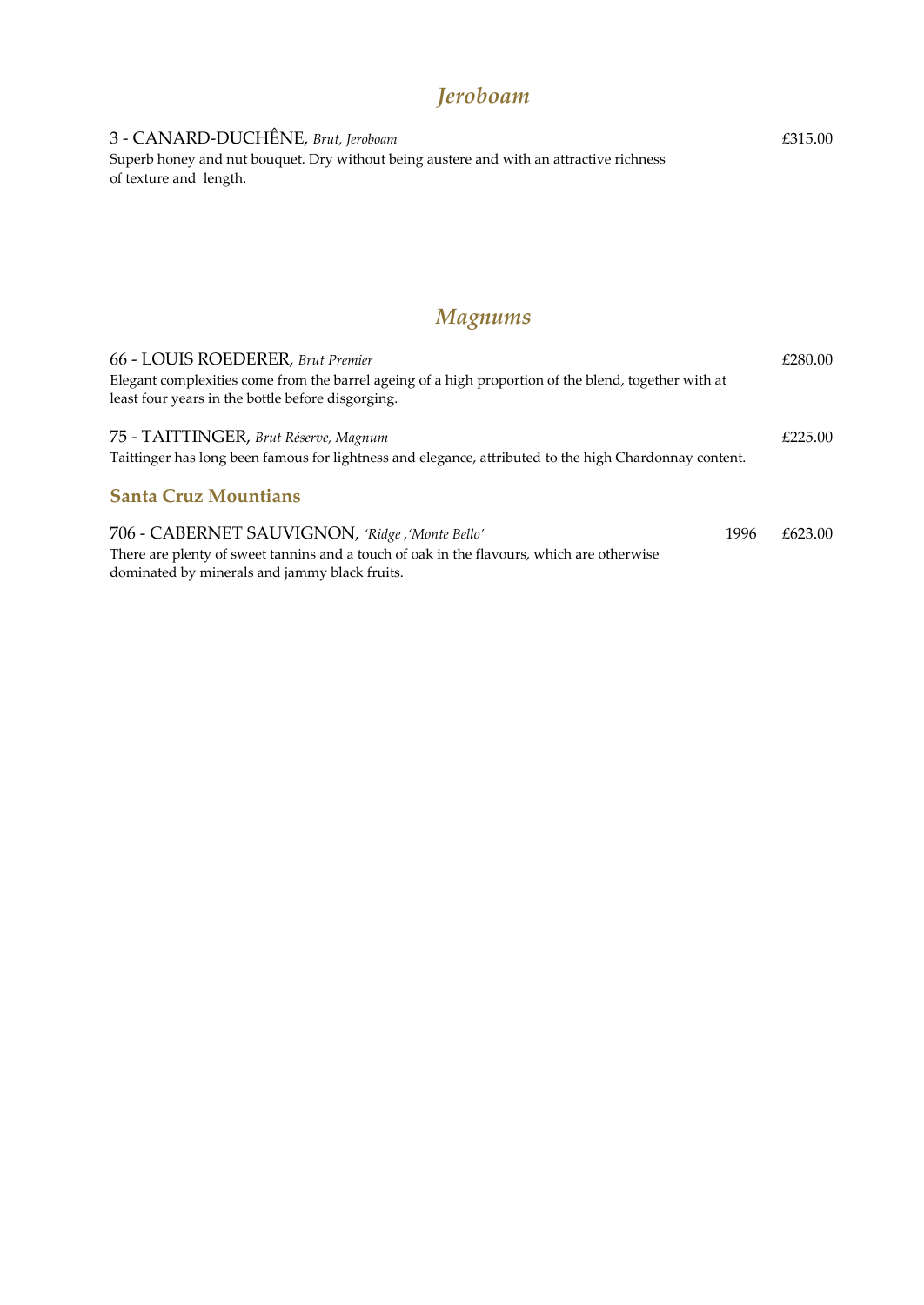# *Half Bottle Selection*

| Champagne<br>1001 - CUVÉE LEONIE, Brut<br>A nose of exotic fruits, on the palate fresh candied pineapple, spicy and rich, with a long finish.                                                                                                            |      | £45.00 |
|----------------------------------------------------------------------------------------------------------------------------------------------------------------------------------------------------------------------------------------------------------|------|--------|
| 1020 - MOËT & CHANDON, Brut Imperial<br>The blend of three classic grape varieties produces notes of green apples and citrus fruits.                                                                                                                     |      | £62.00 |
| 1035 - VEUVE CLICQUOT, Yellow Label Brut<br>A rich and dry classic with a yeasty bouquet that truly deserves its status as a Grande Marque.                                                                                                              |      | £68.00 |
| 1045 - BOLLINGER, Special Cuvée<br>Matured in wood, an intense yeasty nose, and a rich, full-bodied palate with flavours reminiscent<br>of caramel, nectarine and pear.                                                                                  |      | £69.00 |
| 1067 - LOUIS ROEDERER, Brut Premier<br>Its elegant complexities come from the barrel ageing of a high proportion of the blend,<br>together with at least 4 years in the bottle before disgorging.                                                        |      | £64.00 |
| Red<br>1185 - CHÂTEAU TREYTINS, Montagne St-Emilion<br>Well developed on the nose with red fresh fruit, mouthfilling with elegant delicate tannins.                                                                                                      | 2018 | £35.00 |
| 1191 - CHÂTEAU BATAILLEY, 5 <sup>ème</sup> Cru Classé<br>The wine is showing a deep ruby, purple colour with elegant black and red currant flavours.<br>Notes of pepper and spices lead to hints of liquorice.                                           | 2014 | £65.00 |
| 1360 - BOURGOGNE PINOT NOIR, Louis Latour<br>On the palate fresh raspberries dominate.                                                                                                                                                                   | 2020 | £29.00 |
| 1437 - FLEURIE, 'Clos de la Roilette<br>This very fruity wine exhibits an aroma of wild strawberries.                                                                                                                                                    | 2020 | £33.00 |
| 1638 - RIOJA CRIANZA, Vina Berceo<br>Perfect balance between the vanilla and spices from the oak and plummy, red berry fruit aromas.                                                                                                                     | 2016 | £45.00 |
| 1655 - CHÂTEAU MUSAR, Hochar Pere et Fils<br>An earthy nose showing warm, spicy, baked fruit. The palate is warm with sweet, spicy and<br>dry rich fruits. Elegant and soft Tannins.                                                                     | 2013 | £43.00 |
| White<br>1310 - CHABLIS Brockard<br>Delivers a typically exquisite expression of Chablis with purity of fruit, revealing themselves<br>as lemon, green apple, grapefruit and white peach, with an engaging liveliness and a refreshing<br>flinty finish. | 2020 | £37.00 |
| 1322 - POUILLY-FUISSÉ, Vielle Vignes, Domaine J F Gonan<br>Vivid apple fruit in the foreground with notes of nuts, light spices and minerals.                                                                                                            | 2017 | £36.00 |
| 1480 - MUSCADET DE SEVRE ET MAINE, Sur Lie, Domaine des Amoureux<br>Light, mineral-driven with distinct citrus fruit and fresh white flowers.                                                                                                            | 2019 | £22.00 |
| 1779 - SAUVIGNON BLANC, Pask Winery, Hawkes Bay<br>This is a lively and tangy wine, fresh capsicum and herbal flavours combine with ripe,<br>tropical fruit providing a broad spectrum of flavours. Dry.                                                 | 2019 | £27.00 |
| Rosé<br>1541 - CÔTES DE PROVENCE ROSÉ, De Sophie<br>The nose is refined and aromatic, with aromas of white peach, citrus fruits and a touch of<br>minerality. A well balanced wine, between roundness and freshness.                                     | 2019 | £28.00 |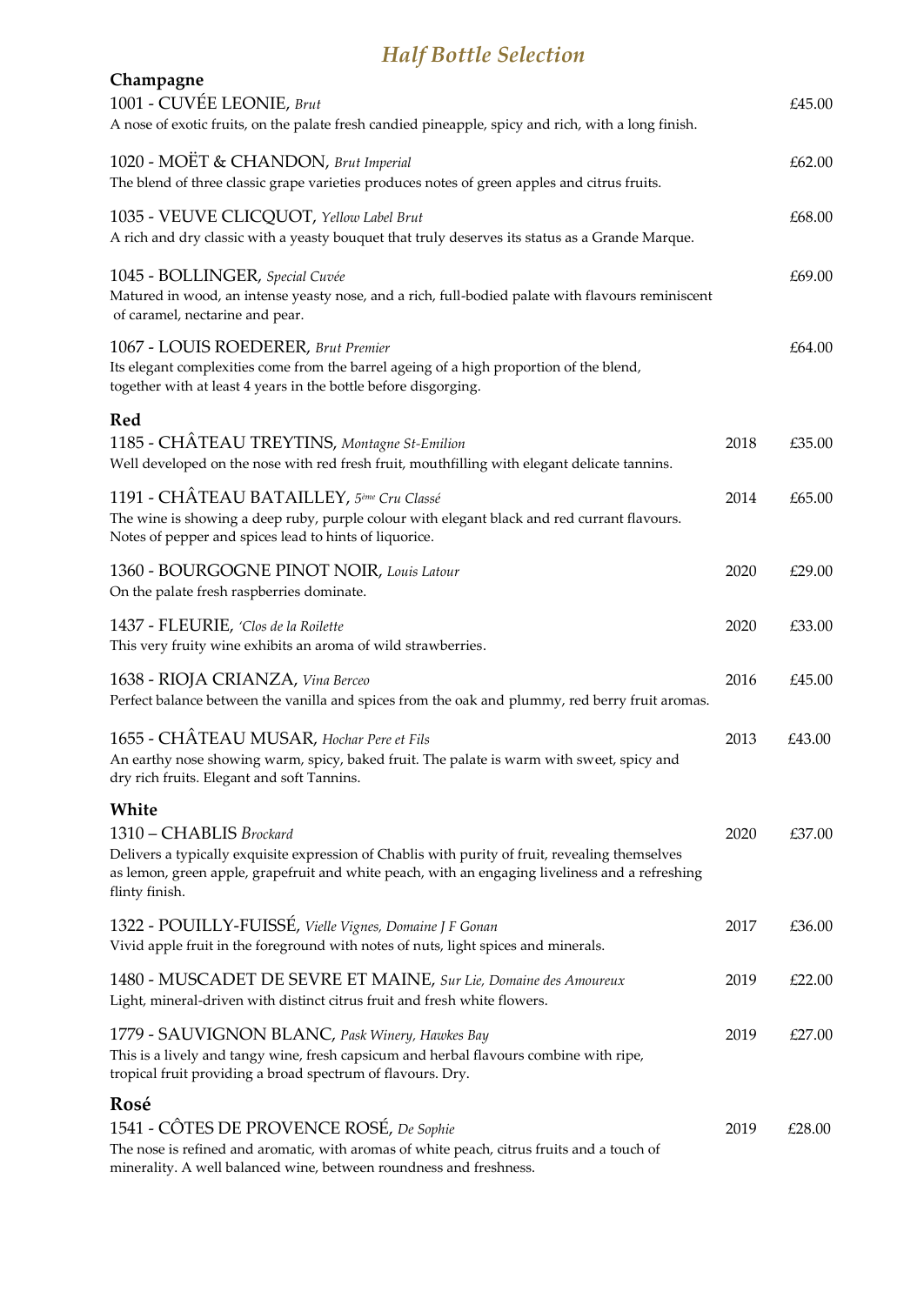### *Dessert Wines*

Dessert wines are gaining rapidly in popularity for finishing off a dinner and in many instances are being drunk instead of having a dessert rather than with it. In the past by far the most popular were the French Sauternes such as Chateau d'Yquem, but the improvement of production techniques has led to the New World wineries producing superb dessert wine at much more competitive prices.

| <b>Full Bottles</b>                                                                                                                                                                                                                                                                                            |      | 75 cl        |
|----------------------------------------------------------------------------------------------------------------------------------------------------------------------------------------------------------------------------------------------------------------------------------------------------------------|------|--------------|
| 901 - SAUTERNES, Mouton Cadet Sauterners, France<br>A concentrated nose of honey, gingerbread and a palate, with body, character and heft,<br>it displays delicate floral notes and fuller flavours of very ripe tropical fruit.                                                                               | 2016 | £51.00       |
| 902 - CHÂTEAU d'YQUEM, Sauternes, France<br>Not as sweet as the biggest/richest Yquem vintages, but it is gorgeously pure, precise,<br>and strikingly complex. Already approachable.                                                                                                                           | 1998 | £479.00      |
| 904 - PINEAU DES CHARENTES, Château d'Orignac, Charentes, France<br>Amber in colour with a palate of apricot, raisin and Honey.                                                                                                                                                                                |      | £64.00       |
| Jennie (3/4) Bottles                                                                                                                                                                                                                                                                                           |      | <b>50 cl</b> |
| 918 - RUTHERGLEN MUSCAT, Campbells, Australia<br>Bright amber gold with copper tints. Fresh raisin fruit backed by subtle oak characters.<br>Luscious mouthfilling raisined fruit combine with the oak flavours to produce a wine of<br>great length.                                                          |      | £44.00       |
| 951- FLORALIS MOSCATEL ORO, Torres, Spain<br>Moscatel has an unmistakable aromatic perspective that is highly characteristic of its variety,<br>with seductive floral perfumes (rose, geranium, lemon verbena). On the mouth it is voluptuous,<br>concentrated yet light, full and with a delicate sensuality. |      | £36.00       |
| 953 - TOKAJI ASZÚ, 5 Puttonyos, Hungary<br>A rich honeyed, raisin flavour with a long lingering finish.                                                                                                                                                                                                        | 2009 | £55.00       |
| 958 - TARDIA LATE HARVEST TORRONTES, Familia Zuccardi, Mendoza<br>Amber in colour, the aroma is intense with notes of ripe fruit and it is broad, velvety and<br>mouth-filling on the palate.                                                                                                                  | 2018 | £36.00       |
| Demi $(\frac{1}{2})$ Bottles                                                                                                                                                                                                                                                                                   |      | 37.5 cl      |
| 903 - LANG, Eiswein, Pfalz Austria<br>'Notes of candied lemon and orange citrus, peach, honey and cream'                                                                                                                                                                                                       | 2015 | £67.00       |
| 910 - MUSCAT DE BEAUMES DE VENISE, Domaine Beaumalric<br>Apricot, peach, orange peel and coonut aromas followed by unctuous, opulent layers of<br>exotic fruit flavours on the palate.                                                                                                                         | 2018 | £36.00       |
| 911 - PINK MUSCAT, Stella Bella, Margaret River<br>A blushing pink bouquet of exotic fragrances of rose petals, musk and spicy Turkish<br>delight. Lightly sweet, delicately fizzy with a bright acidity and full of the fresh flavours<br>of gooseberries, lychees, sautéed summer berries and rose water.    | 2017 | £38.00       |
| 913 - ELYSIUM BLACK MUSCAT, Andrew Quady, California<br>Magenta in colour with a rose petal tint this has a rich full flavoured berry like<br>palate.                                                                                                                                                          | 2018 | £41.00       |
| 920 - COTEAUX DU LAYON, Carte D'Or, Domaine des Baumard, Loire, France<br>Amazingly rich nose: honey, apricots and nuts. Fresh, but despite the sweetness this is<br>not a heavy wine.                                                                                                                         | 2018 | £37.00       |